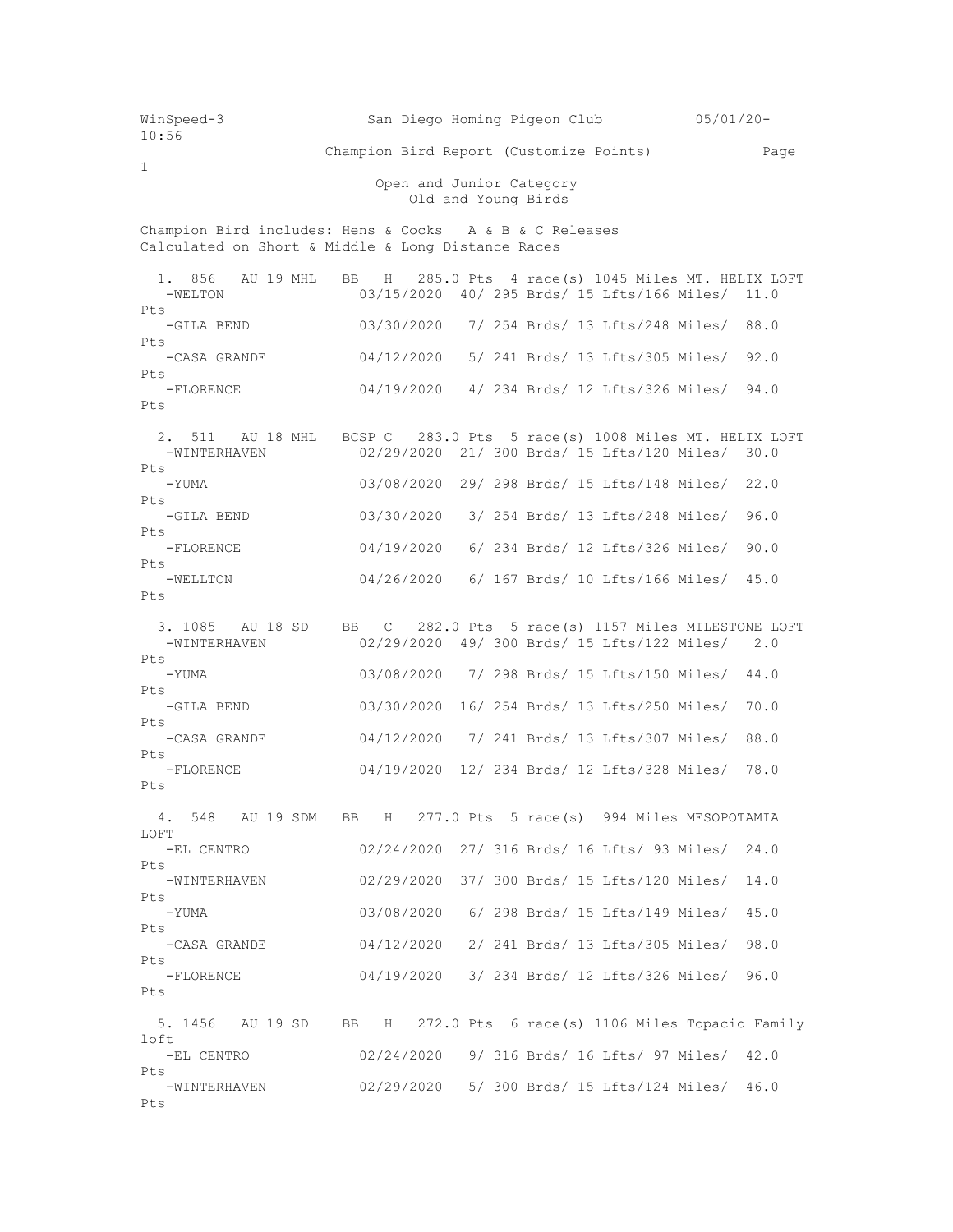-YUMA 03/08/2020 21/ 298 Brds/ 15 Lfts/153 Miles/ 30.0 Pts -WELTON 03/15/2020 5/ 295 Brds/ 15 Lfts/170 Miles/ 46.0 Pts -GILA BEND 03/30/2020 35/ 254 Brds/ 13 Lfts/252 Miles/ 32.0 Pts -CASA GRANDE 04/12/2020 13/ 241 Brds/ 13 Lfts/309 Miles/ 76.0  $P_{\text{f}}$ s 6. 1462 AU 19 SD BC H 243.0 Pts 6 race(s) 1266 Miles Topacio Family loft -EL CENTRO 02/24/2020 31/ 316 Brds/ 16 Lfts/ 97 Miles/ 20.0  $P+s$  -WINTERHAVEN 02/29/2020 16/ 300 Brds/ 15 Lfts/124 Miles/ 35.0 Pts<br>-YUMA 03/08/2020 15/ 298 Brds/ 15 Lfts/153 Miles/ 36.0 Pts -GILA BEND 03/30/2020 49/ 254 Brds/ 13 Lfts/252 Miles/ 4.0 Pts<br>-CASA GRANDE 04/12/2020 12/ 241 Brds/ 13 Lfts/309 Miles/ 78.0 Pts -FLORENCE 04/19/2020 16/ 234 Brds/ 12 Lfts/330 Miles/ 70.0  $P_{\text{max}}$  7. 1430 AU 19 SD BB H 222.0 Pts 5 race(s) 1031 Miles Topacio Family loft -EL CENTRO 02/24/2020 8/ 316 Brds/ 16 Lfts/ 97 Miles/ 43.0 Pts -WINTERHAVEN 02/29/2020 14/ 300 Brds/ 15 Lfts/124 Miles/ 37.0 Pts -CASA GRANDE 04/12/2020 31/ 241 Brds/ 13 Lfts/309 Miles/ 40.0 Pts -FLORENCE 04/19/2020 10/ 234 Brds/ 12 Lfts/330 Miles/ 82.0 Pts<br>-WELLTON 04/26/2020 31/ 167 Brds/ 10 Lfts/170 Miles/ 20.0 Pts 8. 103251 AU 16 ARPU BB C 217.0 Pts 4 race(s) 844 Miles MESOPOTAMIA LOFT -WINTERHAVEN 02/29/2020 9/ 300 Brds/ 15 Lfts/120 Miles/ 42.0 Pts -YUMA 03/08/2020 8/ 298 Brds/ 15 Lfts/149 Miles/ 43.0 Pts -GILA BEND 03/30/2020 9/ 254 Brds/ 13 Lfts/249 Miles/ 84.0 Pts -FLORENCE 04/19/2020 27/ 234 Brds/ 12 Lfts/326 Miles/ 48.0 Pts 9. 957 AU 18 SD BB H 214.0 Pts 3 race(s) 757 Miles PIGEON WORLD<br>-GILA BEND 03/30/2020 5/ 254 Brds/ 13 Lifts/254 Miles/ 92.0 03/30/2020 5/ 254 Brds/ 13 Lfts/254 Miles/ 92.0 Pts -FLORENCE 04/19/2020 15/ 234 Brds/ 12 Lfts/331 Miles/ 72.0 Pts -WELLTON 04/26/2020 1/ 167 Brds/ 10 Lfts/172 Miles/ 50.0 Pts CHAMPION BIRD REPORT(WinSpeed - 3) page 2 10. 614 AU 18 MHL BB H 176.0 Pts 2 race(s) 553 Miles MT. HELIX LOFT -GILA BEND 03/30/2020 10/ 254 Brds/ 13 Lfts/248 Miles/ 82.0 Pts -CASA GRANDE 04/12/2020 4/ 241 Brds/ 13 Lfts/305 Miles/ 94.0 Pts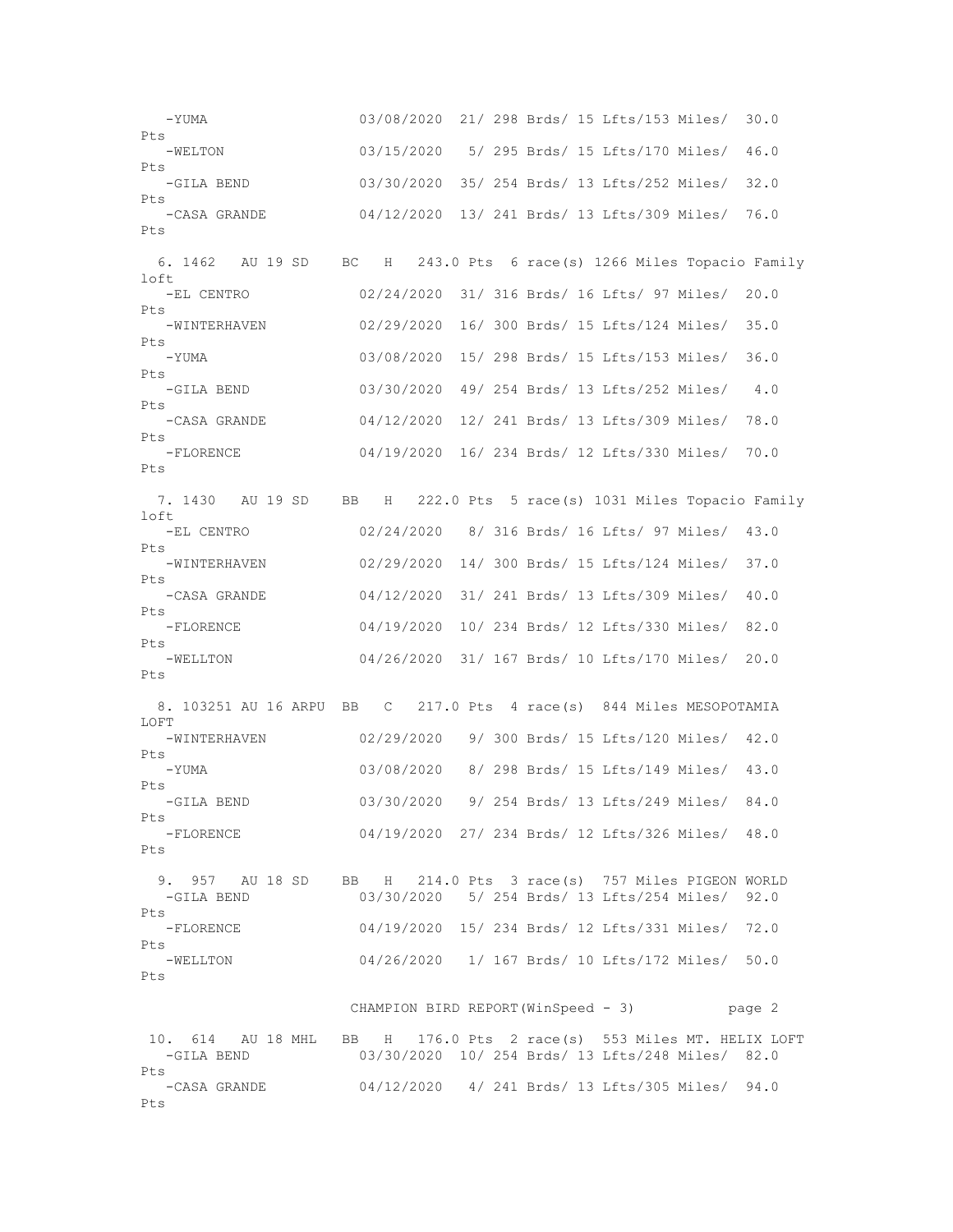11. 566 AU 19 SDM BB H 174.0 Pts 4 race(s) 701 Miles Topacio Family  $1 \cap f$  -EL CENTRO 02/24/2020 12/ 316 Brds/ 16 Lfts/ 97 Miles/ 39.0 Pts -WINTERHAVEN 02/29/2020 15/ 300 Brds/ 15 Lfts/124 Miles/ 36.0 Pts -CASA GRANDE 04/12/2020 16/ 241 Brds/ 13 Lfts/309 Miles/ 70.0 Pts -WELLTON 04/26/2020 22/ 167 Brds/ 10 Lfts/170 Miles/ 29.0 Pts 12. 702 AU 19 MHL BB H 172.0 Pts 3 race(s) 740 Miles MT. HELIX LOFT -WELTON 03/15/2020 37/ 295 Brds/ 15 Lfts/166 Miles/ 14.0 Pts -GILA BEND 03/30/2020 6/ 254 Brds/ 13 Lfts/248 Miles/ 90.0 Pts -FLORENCE 04/19/2020 17/ 234 Brds/ 12 Lfts/326 Miles/ 68.0 Pts 13. 2028 AU 19 VANG BBSP H 167.0 Pts 4 race(s) 876 Miles VAN GRUEN LOFT -EL CENTRO 02/24/2020 19/ 316 Brds/ 16 Lfts/ 94 Miles/ 32.0 Pts -YUMA 03/08/2020 32/ 298 Brds/ 15 Lfts/149 Miles/ 19.0 Pts -CASA GRANDE 04/12/2020 15/ 241 Brds/ 13 Lfts/306 Miles/ 72.0 Pts -FLORENCE 04/19/2020 29/ 234 Brds/ 12 Lfts/327 Miles/ 44.0 Pts 14. 893 AU 19 HICA BC H 166.0 Pts 3 race(s) 479 Miles PIGEON WORLD -EL CENTRO 02/24/2020 2/ 316 Brds/ 16 Lfts/ 99 Miles/ 49.0 Pts -WINTERHAVEN 02/29/2020 12/ 300 Brds/ 15 Lfts/126 Miles/ 39.0 Pts -GILA BEND 03/30/2020 12/ 254 Brds/ 13 Lfts/254 Miles/ 78.0 Pts 15. 719 AU 19 SD BB H 162.0 Pts 3 race(s) 524 Miles PIGEON WORLD 02/24/2020 13/ 316 Brds/ 16 Lfts/ 99 Miles/ 38.0 Pts -GILA BEND 03/30/2020 13/ 254 Brds/ 13 Lfts/254 Miles/ 76.0 Pts -WELLTON 04/26/2020 3/ 167 Brds/ 10 Lfts/172 Miles/ 48.0 Pts 16. 827 AU 19 HICA BB H 160.0 Pts 3 race(s) 675 Miles PIGEON WORLD -WELTON 03/15/2020 9/ 295 Brds/ 15 Lfts/172 Miles/ 42.0 Pts -FLORENCE 04/19/2020 14/ 234 Brds/ 12 Lfts/331 Miles/ 74.0 Pts -WELLTON 04/26/2020 7/ 167 Brds/ 10 Lfts/172 Miles/ 44.0 Pts 17. 796 AU 19 SD BB H 158.0 Pts 4 race(s) 705 Miles PIGEON WORLD 02/29/2020 35/ 300 Brds/ 15 Lfts/126 Miles/ 16.0 Pts -YUMA 03/08/2020 43/ 298 Brds/ 15 Lfts/154 Miles/ 8.0 Pts -WELTON 03/15/2020 11/ 295 Brds/ 15 Lfts/172 Miles/ 40.0 Pts -GILA BEND 03/30/2020 4/ 254 Brds/ 13 Lfts/254 Miles/ 94.0 Pts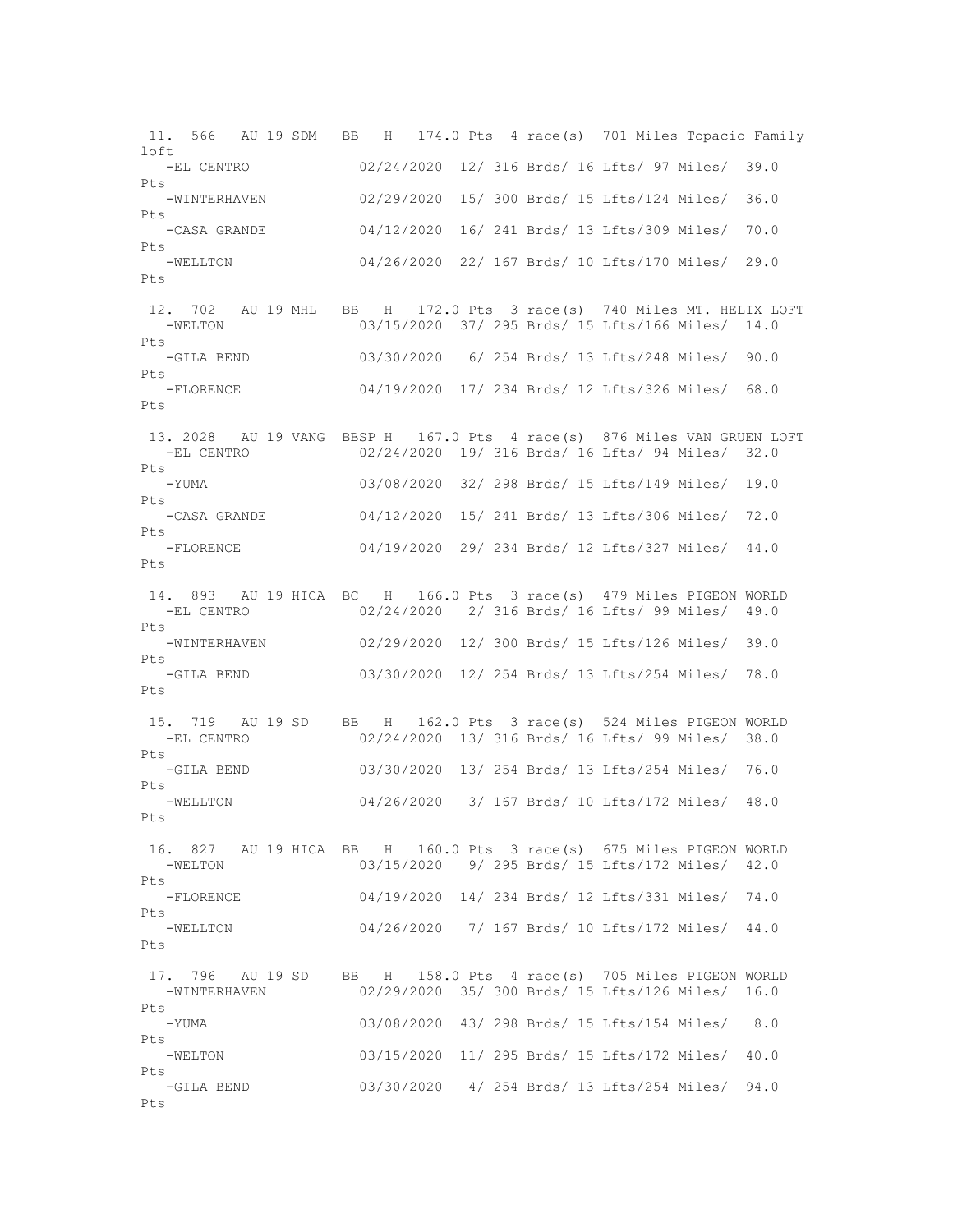18. 335 AU 19 SDM BB H 154.0 Pts 4 race(s) 810 Miles PIGEON WORLD -EL CENTRO 02/24/2020 17/ 316 Brds/ 16 Lfts/ 99 Miles/ 34.0 Pts -WINTERHAVEN 02/29/2020 13/ 300 Brds/ 15 Lfts/126 Miles/ 38.0 Pts -GILA BEND 03/30/2020 42/ 254 Brds/ 13 Lfts/254 Miles/ 18.0 Pts -FLORENCE 04/19/2020 19/ 234 Brds/ 12 Lfts/331 Miles/ 64.0 Pts 19. 531 AU 19 SDM BC C 139.0 Pts 2 race(s) 492 Miles MESOPOTAMIA LOFT -FLORENCE 04/19/2020 1/ 234 Brds/ 12 Lfts/326 Miles/ 100.0 Pts -WELLTON 04/26/2020 12/ 167 Brds/ 10 Lfts/166 Miles/ 39.0 Pts 20. 892 AU 19 HICA BB H 128.0 Pts 3 race(s) 379 Miles PIGEON WORLD 02/24/2020 1/ 316 Brds/ 16 Lfts/ 99 Miles/ 50.0 Pts<br>-WINTERHAVEN 02/29/2020 2/ 300 Brds/ 15 Lfts/126 Miles/ 49.0 Pts -YUMA 03/08/2020 22/ 298 Brds/ 15 Lfts/154 Miles/ 29.0 Pts 21. 1227 AU 18 SD DC H 128.0 Pts 4 race(s) 1015 Miles KURD LOFT -WINTERHAVEN 02/29/2020 41/ 300 Brds/ 15 Lfts/124 Miles/ 10.0 Pts -GILA BEND 03/30/2020 22/ 254 Brds/ 13 Lfts/252 Miles/ 58.0 Pts -CASA GRANDE 04/12/2020 34/ 241 Brds/ 13 Lfts/309 Miles/ 34.0 Pts -FLORENCE 04/19/2020 38/ 234 Brds/ 12 Lfts/330 Miles/ 26.0  $P_{\text{t}}$ s 22. 11425 AU 19 ARPU BC H 126.0 Pts 3 race(s) 481 Miles MESOPOTAMIA LOFT -YUMA 03/08/2020 1/ 298 Brds/ 15 Lfts/149 Miles/ 50.0 Pts -WELTON 03/15/2020 18/ 295 Brds/ 15 Lfts/166 Miles/ 33.0 Pts CHAMPION BIRD REPORT(WinSpeed - 3) page 3 -WELLTON 04/26/2020 8/ 167 Brds/ 10 Lfts/166 Miles/ 43.0 Pts 23. 11496 AU 19 ARPU BB H 126.0 Pts 2 race(s) 475 Miles MESOPOTAMIA LOFT 03/08/2020 9/ 298 Brds/ 15 Lfts/149 Miles/ 42.0 Pts -FLORENCE 04/19/2020 9/ 234 Brds/ 12 Lfts/326 Miles/ 84.0 Pts 24. 11453 AU 19 ARPU BB C 125.0 Pts 2 race(s) 369 Miles MESOPOTAMIA LOFT -WINTERHAVEN 02/29/2020 26/ 300 Brds/ 15 Lfts/120 Miles/ 25.0 Pts -GILA BEND 03/30/2020 1/ 254 Brds/ 13 Lfts/249 Miles/ 100.0 Pts 25. 552 AU 18 MHL PLUM H 124.0 Pts 2 race(s) 631 Miles MT. HELIX LOFT -CASA GRANDE 04/12/2020 35/ 241 Brds/ 13 Lfts/305 Miles/ 32.0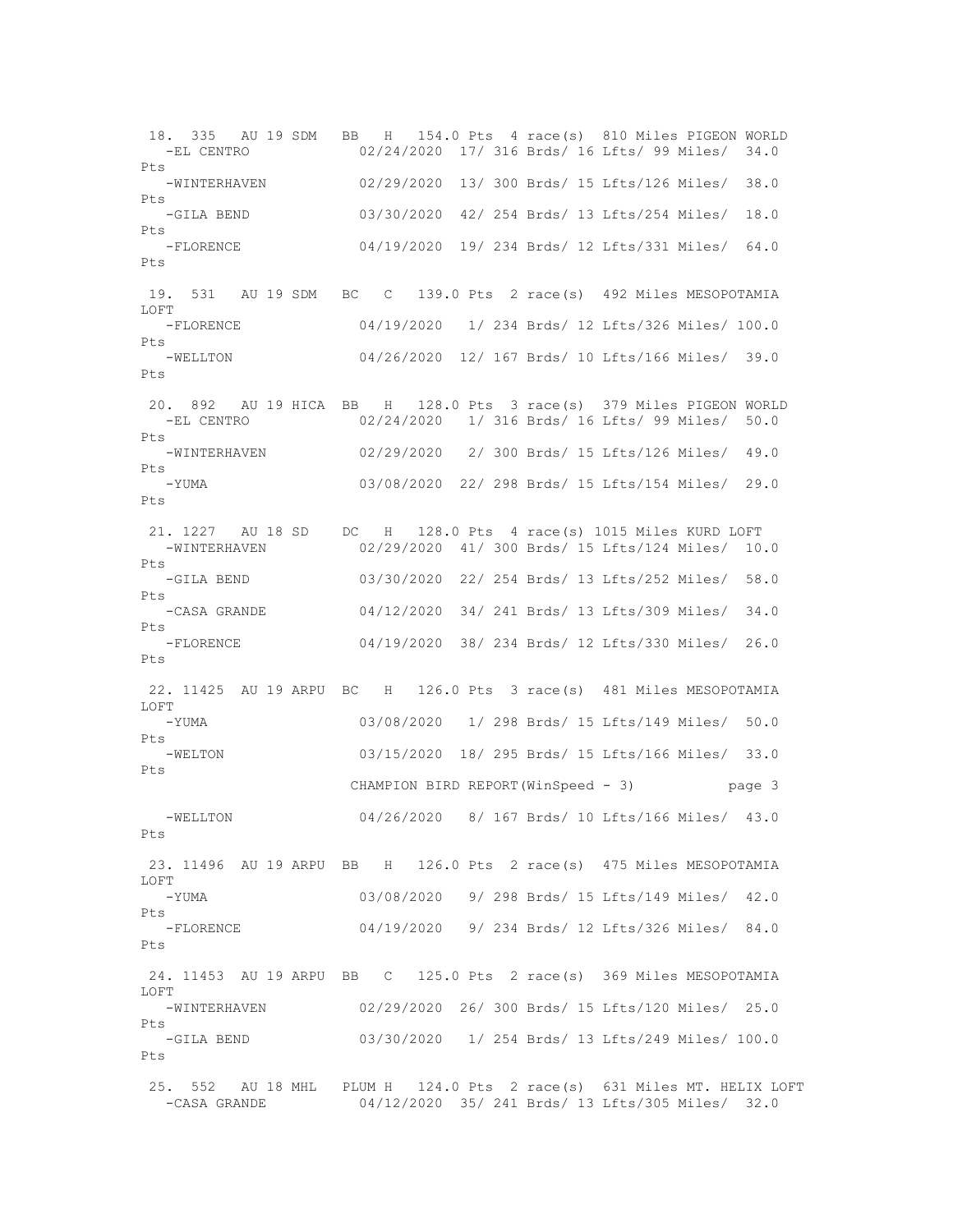Pts -FLORENCE 04/19/2020 5/ 234 Brds/ 12 Lfts/326 Miles/ 92.0 Pts 26. 44566 AU 19 ARPU BBWF H 123.0 Pts 3 race(s) 725 Miles MILESTONE LOFT -GILA BEND 03/30/2020 44/ 254 Brds/ 13 Lfts/250 Miles/ 14.0 Pts -CASA GRANDE 04/12/2020 17/ 241 Brds/ 13 Lfts/307 Miles/ 68.0 Pts -WELLTON 04/26/2020 10/ 167 Brds/ 10 Lfts/168 Miles/ 41.0 Pts 27. 806 AU 19 MHL BC H 122.0 Pts 3 race(s) 534 Miles MT. HELIX LOFT -WINTERHAVEN 02/29/2020 27/ 300 Brds/ 15 Lfts/120 Miles/ 24.0 Pts -WELTON 03/15/2020 19/ 295 Brds/ 15 Lfts/166 Miles/ 32.0 Pts -GILA BEND 03/30/2020 18/ 254 Brds/ 13 Lfts/248 Miles/ 66.0 Pts 28. 1604 AU 19 SD BBWF H 120.0 Pts 2 race(s) 561 Miles KURD LOFT 03/30/2020 21/ 254 Brds/ 13 Lfts/252 Miles/ 60.0 Pts -CASA GRANDE 04/12/2020 21/ 241 Brds/ 13 Lfts/309 Miles/ 60.0 Pts 29. 11406 AU 19 ARPU BB C 117.0 Pts 2 race(s) 475 Miles MESOPOTAMIA LOFT -YUMA 03/08/2020 20/ 298 Brds/ 15 Lfts/149 Miles/ 31.0  $P_{\text{max}}$  -FLORENCE 04/19/2020 8/ 234 Brds/ 12 Lfts/326 Miles/ 86.0 Pts 30. 1990 AU 19 VANG BC H 116.0 Pts 2 race(s) 633 Miles VAN GRUEN LOFT -CASA GRANDE 04/12/2020 26/ 241 Brds/ 13 Lfts/306 Miles/ 50.0 Pts<br>-FLORENCE 04/19/2020 18/ 234 Brds/ 12 Lfts/327 Miles/ 66.0 Pts 31. 72 AU 19 SD BB H 114.0 Pts 2 race(s) 639 Miles KURD LOFT -CASA GRANDE 04/12/2020 8/ 241 Brds/ 13 Lfts/309 Miles/ 86.0 Pts<br>-FLORENCE 04/19/2020 37/ 234 Brds/ 12 Lfts/330 Miles/ 28.0 Pts 32. 605 AU 18 MHL SLAT H 114.0 Pts 2 race(s) 631 Miles MT. HELIX LOFT -CASA GRANDE 04/12/2020 6/ 241 Brds/ 13 Lfts/305 Miles/ 90.0 Pts -FLORENCE 04/19/2020 39/ 234 Brds/ 12 Lfts/326 Miles/ 24.0  $P+s$  33. 11382 AU 19 ARPU DC H 114.0 Pts 2 race(s) 475 Miles MESOPOTAMIA LOFT -YUMA 03/08/2020 35/ 298 Brds/ 15 Lfts/149 Miles/ 16.0 Pts -FLORENCE 04/19/2020 2/ 234 Brds/ 12 Lfts/326 Miles/ 98.0 Pts 34. 7545 AU 18 HP BB H 114.0 Pts 6 race(s) 1163 Miles VAN GRUEN LOFT -EL CENTRO 02/24/2020 20/ 316 Brds/ 16 Lfts/ 94 Miles/ 31.0 Pts -WINTERHAVEN 02/29/2020 23/ 300 Brds/ 15 Lfts/121 Miles/ 28.0 Pts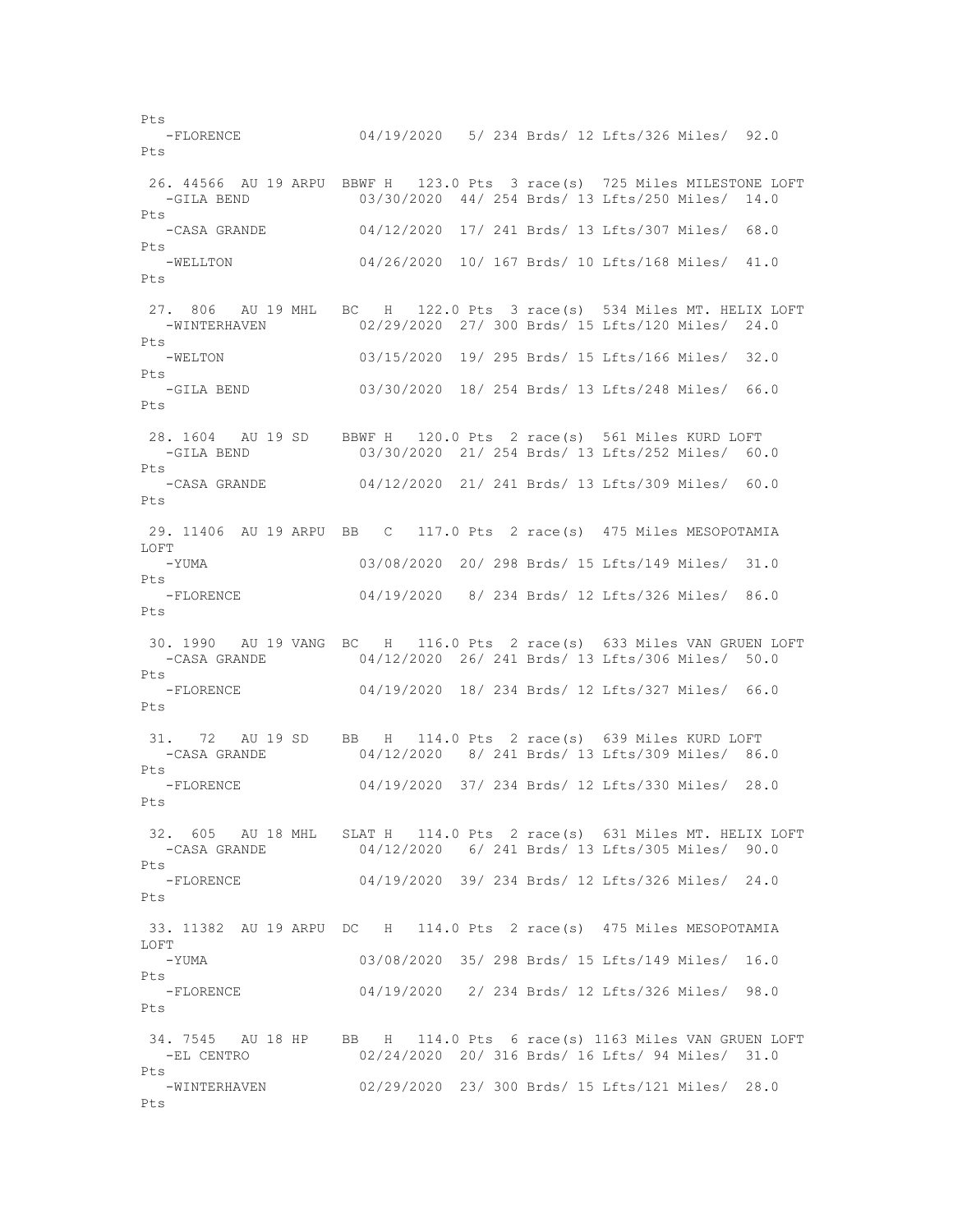-YUMA 03/08/2020 41/ 298 Brds/ 15 Lfts/149 Miles/ 10.0 Pts -CASA GRANDE 04/12/2020 44/ 241 Brds/ 13 Lfts/306 Miles/ 14.0 Pts -FLORENCE 04/19/2020 44/ 234 Brds/ 12 Lfts/327 Miles/ 14.0 Pts -WELLTON 04/26/2020 34/ 167 Brds/ 10 Lfts/166 Miles/ 17.0 Pts 35. 28 AU 19 SDM DCPD H 112.0 Pts 2 race(s) 479 Miles KURD LOFT -CASA GRANDE 04/12/2020 18/ 241 Brds/ 13 Lfts/309 Miles/ 66.0 Pts -WELLTON 04/26/2020 5/ 167 Brds/ 10 Lfts/170 Miles/ 46.0 Pts 36. 280 AU 18 SDM BB H 111.0 Pts 2 race(s) 482 Miles KURD LOFT -YUMA 03/08/2020 16/ 298 Brds/ 15 Lfts/152 Miles/ 35.0 Pts -FLORENCE 04/19/2020 13/ 234 Brds/ 12 Lfts/330 Miles/ 76.0  $P_{\text{t}}$ s 37. 1974 AU 19 VANG BBWF H 111.0 Pts 2 race(s) 416 Miles VAN GRUEN LOFT -GILA BEND 03/30/2020 11/ 254 Brds/ 13 Lfts/249 Miles/ 80.0 Pts CHAMPION BIRD REPORT(WinSpeed - 3) page 4 -WELLTON 04/26/2020 20/ 167 Brds/ 10 Lfts/166 Miles/ 31.0  $P_{\text{t}}$ s 38. 567 AU 19 SDM BB C 110.0 Pts 3 race(s) 632 Miles Topacio Family loft -YUMA 03/08/2020 23/ 298 Brds/ 15 Lfts/153 Miles/ 28.0 Pts -WELTON 03/15/2020 17/ 295 Brds/ 15 Lfts/170 Miles/ 34.0 Pts<br>-CASA GRANDE 04/12/2020 27/ 241 Brds/ 13 Lfts/309 Miles/ 48.0 Pts 39. 882 AU 19 HICA BB H 110.0 Pts 4 race(s) 705 Miles PIGEON WORLD -WINTERHAVEN 02/29/2020 30/ 300 Brds/ 15 Lfts/126 Miles/ 21.0 Pts -YUMA 03/08/2020 39/ 298 Brds/ 15 Lfts/154 Miles/ 12.0 Pts -WELTON 03/15/2020 8/ 295 Brds/ 15 Lfts/172 Miles/ 43.0 Pts -GILA BEND 03/30/2020 34/ 254 Brds/ 13 Lfts/254 Miles/ 34.0 Pts 40. 1431 AU 19 SD DC C 108.0 Pts 3 race(s) 374 Miles Topacio Family  $ln f$  -EL CENTRO 02/24/2020 7/ 316 Brds/ 16 Lfts/ 97 Miles/ 44.0 Pts -WINTERHAVEN 02/29/2020 4/ 300 Brds/ 15 Lfts/124 Miles/ 47.0 Pts -YUMA 03/08/2020 34/ 298 Brds/ 15 Lfts/153 Miles/ 17.0 Pts 41. 223 AU 18 SDM BB H 107.0 Pts 2 race(s) 479 Miles KURD LOFT -WELTON 03/15/2020 44/ 295 Brds/ 15 Lfts/170 Miles/ 7.0 Pts -CASA GRANDE 04/12/2020 1/ 241 Brds/ 13 Lfts/309 Miles/ 100.0 Pts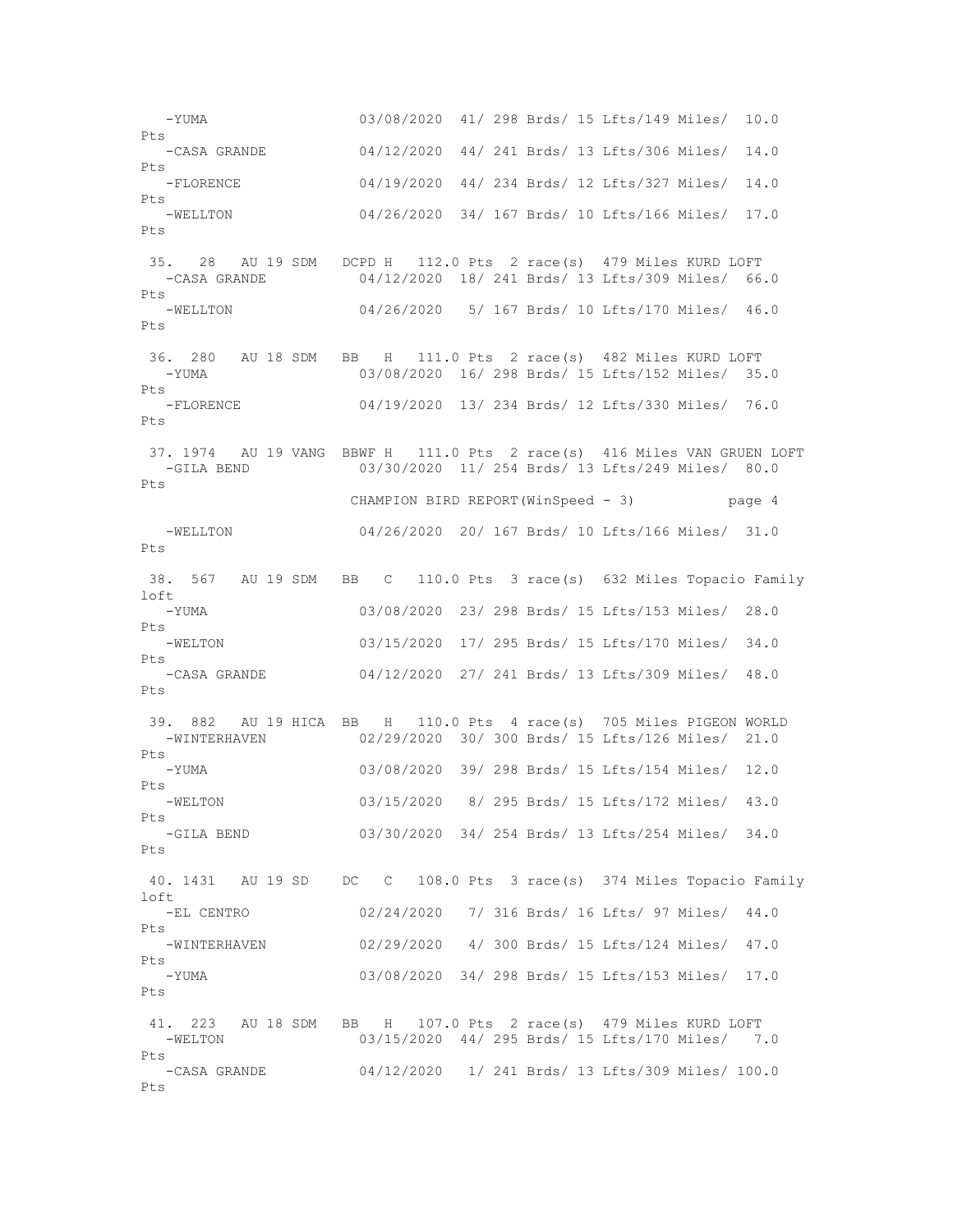42. 795 AU 19 SD BB H 103.0 Pts 2 race(s) 426 Miles PIGEON WORLD -WELTON 03/15/2020 10/ 295 Brds/ 15 Lfts/172 Miles/ 41.0  $P_{\text{max}}$  -GILA BEND 03/30/2020 20/ 254 Brds/ 13 Lfts/254 Miles/ 62.0 Pts 43. 1341 AU 18 SD DC H 103.0 Pts 2 race(s) 479 Miles KURD LOFT -CASA GRANDE 04/12/2020 9/ 241 Brds/ 13 Lfts/309 Miles/ 84.0 Pts -WELLTON 04/26/2020 32/ 167 Brds/ 10 Lfts/170 Miles/ 19.0 Pts 44. 195 AU 19 FVC BB H 98.0 Pts 1 race(s) 250 Miles MILESTONE LOFT -GILA BEND 03/30/2020 2/ 254 Brds/ 13 Lfts/250 Miles/ 98.0 Pts 45. 773 AU 19 MHL BBSP H 98.0 Pts 2 race(s) 492 Miles MT. HELIX LOFT -FLORENCE 04/19/2020 21/ 234 Brds/ 12 Lfts/326 Miles/ 60.0 Pts<br>-WELLTON 04/26/2020 13/ 167 Brds/ 10 Lfts/166 Miles/ 38.0 Pts 46. 733 AU 19 SD PEN H 96.0 Pts 4 race(s) 707 Miles PIGEON WORLD -EL CENTRO 02/24/2020 45/ 316 Brds/ 16 Lfts/ 99 Miles/ 6.0 Pts -WINTERHAVEN 02/29/2020 8/ 300 Brds/ 15 Lfts/126 Miles/ 43.0 Pts -CASA GRANDE 04/12/2020 45/ 241 Brds/ 13 Lfts/311 Miles/ 12.0 Pts -WELLTON 04/26/2020 16/ 167 Brds/ 10 Lfts/172 Miles/ 35.0 Pts 47. 891 AU 18 VG BBPD C 96.0 Pts 1 race(s) 306 Miles VAN GRUEN LOFT -CASA GRANDE 04/12/2020 3/ 241 Brds/ 13 Lfts/306 Miles/ 96.0  $P_{\text{f}}$ s 48. 538 AU 19 SDM DC H 95.0 Pts 2 race(s) 399 Miles MESOPOTAMIA LOFT -EL CENTRO 02/24/2020 38/ 316 Brds/ 16 Lfts/ 93 Miles/ 13.0  $P_{\text{t}}$ s -CASA GRANDE 04/12/2020 10/ 241 Brds/ 13 Lfts/305 Miles/ 82.0 Pts 49. 720 AU 19 MHL BB H 88.0 Pts 1 race(s) 326 Miles MT. HELIX LOFT<br>-FLORENCE 04/19/2020 7/ 234 Brds/ 12 Lfts/326 Miles/ 88.0 04/19/2020 7/ 234 Brds/ 12 Lfts/326 Miles/ 88.0 Pts 50. 2047 AU 19 VANG DUNN H 86.0 Pts 1 race(s) 249 Miles VAN GRUEN LOFT -GILA BEND 03/30/2020 8/ 254 Brds/ 13 Lfts/249 Miles/ 86.0  $P_{\text{max}}$  51. 512 AU 19 SDM BBWF C 84.0 Pts 2 race(s) 492 Miles MT. HELIX LOFT -WELTON 03/15/2020 23/ 295 Brds/ 15 Lfts/166 Miles/ 28.0 Pts -FLORENCE 04/19/2020 23/ 234 Brds/ 12 Lfts/326 Miles/ 56.0 Pts 52. 1648 AU 19 SD BC H 84.0 Pts 2 race(s) 421 Miles RED STAR LOFT -WELTON 03/15/2020 13/ 295 Brds/ 15 Lfts/169 Miles/ 38.0 Pts -GILA BEND 03/30/2020 28/ 254 Brds/ 13 Lfts/252 Miles/ 46.0 Pts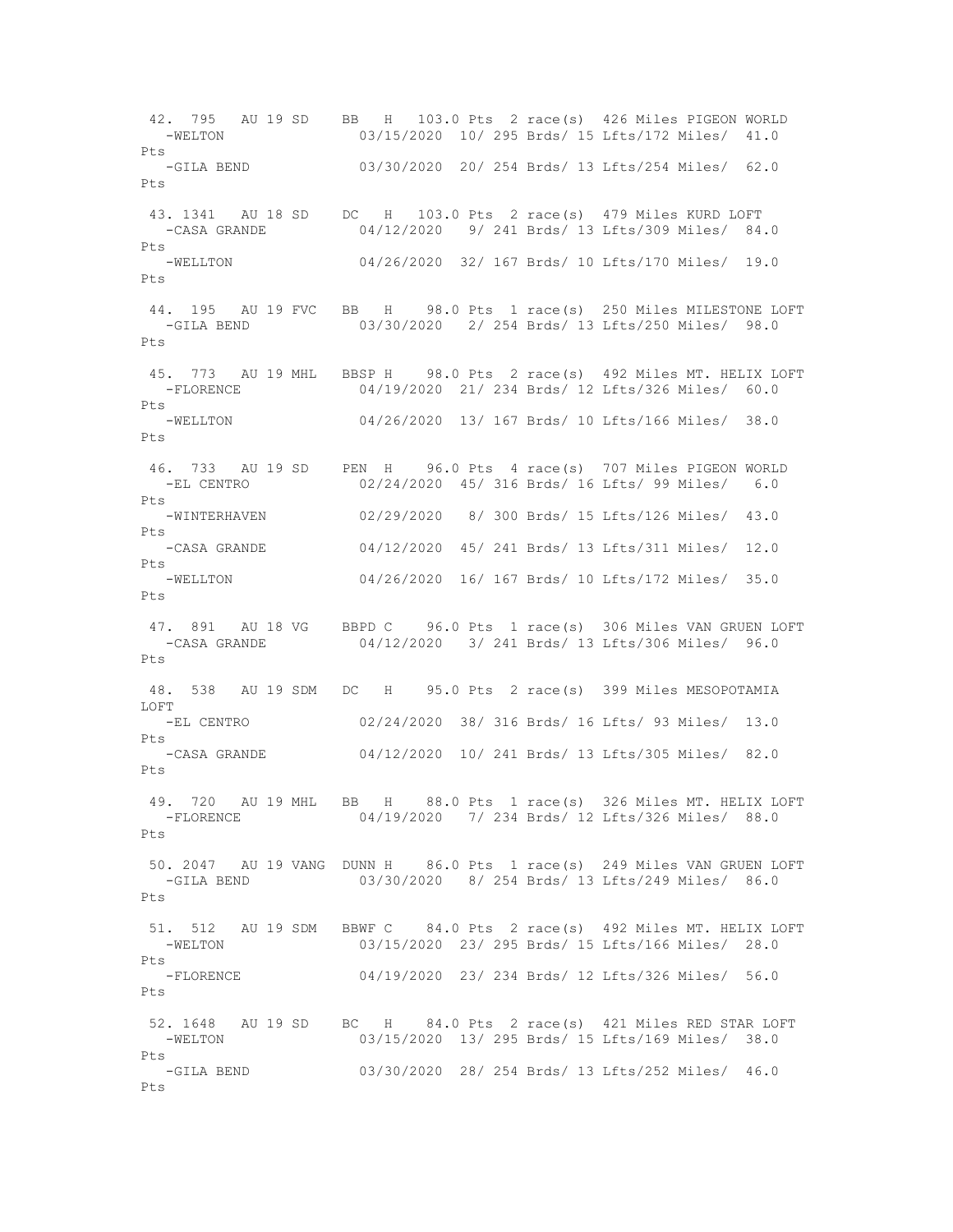53. 803 AU 19 MHL BB C 80.0 Pts 1 race(s) 305 Miles MT. HELIX LOFT -CASA GRANDE 04/12/2020 11/ 241 Brds/ 13 Lfts/305 Miles/ 80.0 Pts CHAMPION BIRD REPORT(WinSpeed - 3) page 5 54. 910 AU 18 VG BBWF H 80.0 Pts 2 race(s) 633 Miles VAN GRUEN LOFT -CASA GRANDE 04/12/2020 20/ 241 Brds/ 13 Lfts/306 Miles/ 62.0 Pts -FLORENCE 04/19/2020 42/ 234 Brds/ 12 Lfts/327 Miles/ 18.0 Pts 55. 11381 AU 19 ARPU BB H 80.0 Pts 1 race(s) 326 Miles MESOPOTAMIA LOFT -FLORENCE 04/19/2020 11/ 234 Brds/ 12 Lfts/326 Miles/ 80.0 Pts 56. 701 AU 19 SD BB H 79.0 Pts 3 race(s) 497 Miles PIGEON WORLD -YUMA 03/08/2020 11/ 298 Brds/ 15 Lfts/154 Miles/ 40.0 Pts<br>-WELTON 03/15/2020 46/ 295 Brds/ 15 Lfts/172 Miles/ 5.0 Pts -WELLTON 04/26/2020 17/ 167 Brds/ 10 Lfts/172 Miles/ 34.0 Pts 57. 1418 AU 19 SD BB C 79.0 Pts 3 race(s) 374 Miles Topacio Family loft -EL CENTRO 02/24/2020 26/ 316 Brds/ 16 Lfts/ 97 Miles/ 25.0 Pts<br>-WINTERHAVEN 02/29/2020 3/ 300 Brds/ 15 Lfts/124 Miles/ 48.0 Pts -YUMA 03/08/2020 45/ 298 Brds/ 15 Lfts/153 Miles/ 6.0 Pts 58. 461 AU 19 SDM BC H 78.0 Pts 2 race(s) 267 Miles Topacio Family loft -EL CENTRO 02/24/2020 10/ 316 Brds/ 16 Lfts/ 97 Miles/ 41.0  $P_{\text{t}}$ s -WELTON 03/15/2020 14/ 295 Brds/ 15 Lfts/170 Miles/ 37.0 Pts 59. 37969 AU 16 JEDD BC H 76.0 Pts 2 race(s) 578 Miles MILESTONE LOFT -GILA BEND 03/30/2020 17/ 254 Brds/ 13 Lfts/250 Miles/ 68.0 Pts<br>-FLORENCE 04/19/2020 47/ 234 Brds/ 12 Lfts/328 Miles/ 8.0 Pts 60. 1427 AU 19 SD BB C 75.0 Pts 3 race(s) 447 Miles Topacio Family loft<br>-WINTERHAVEN 02/29/2020 34/ 300 Brds/ 15 Lfts/124 Miles/ 17.0 Pts -YUMA 03/08/2020 40/ 298 Brds/ 15 Lfts/153 Miles/ 11.0 Pts -WELTON 03/15/2020 4/ 295 Brds/ 15 Lfts/170 Miles/ 47.0 Pts 61. 1350 AU 18 SD BB H 74.0 Pts 1 race(s) 252 Miles KURD LOFT<br>-GILA BEND 03/30/2020 14/254 Brds/ 13 Lfts/252 Miles/ 74. 03/30/2020 14/ 254 Brds/ 13 Lfts/252 Miles/ 74.0 Pts 62. 1425 AU 19 SD H 74.0 Pts 2 race(s) 222 Miles Topacio Family loft -EL CENTRO 02/24/2020 11/ 316 Brds/ 16 Lfts/ 97 Miles/ 40.0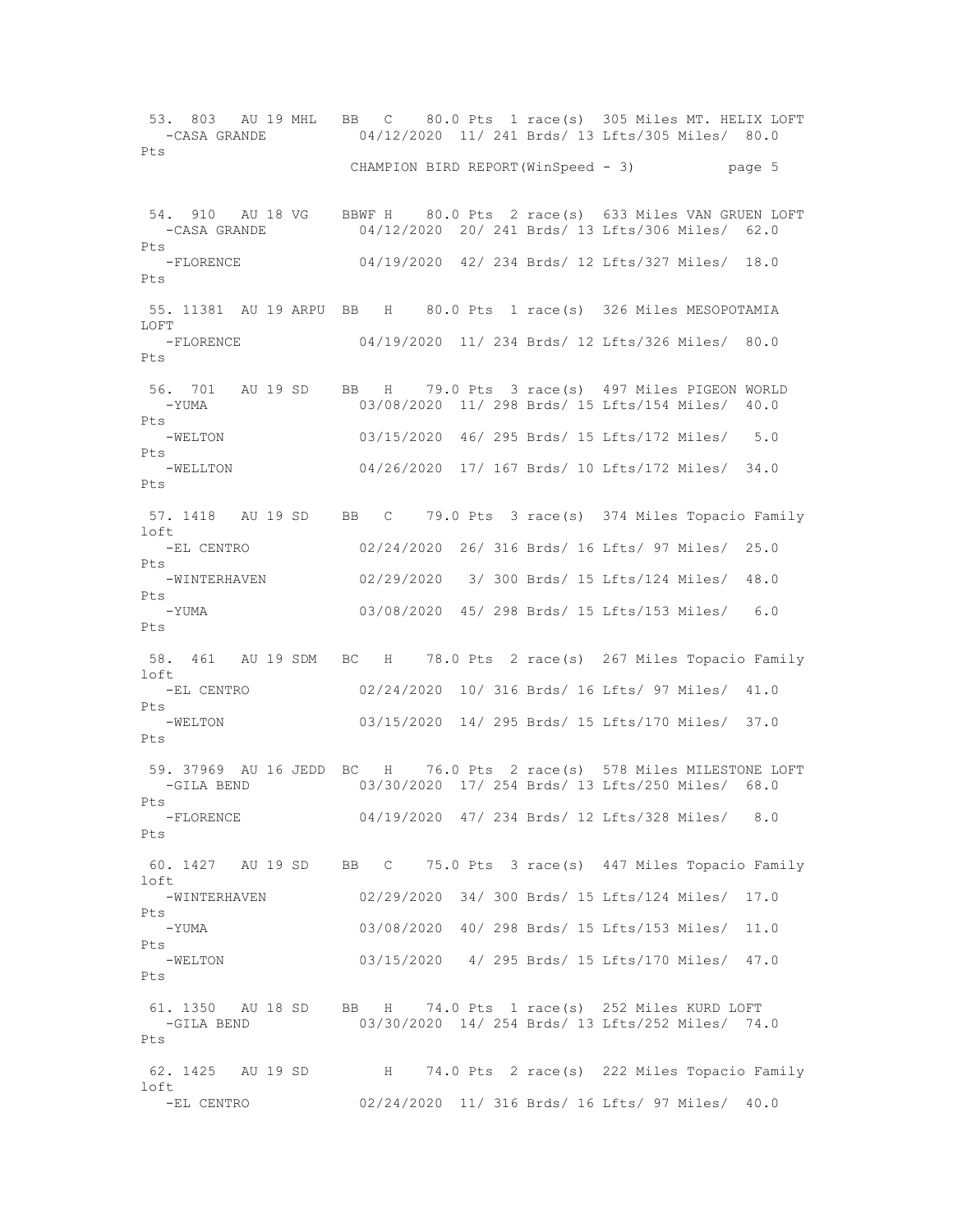-WINTERHAVEN 02/29/2020 17/ 300 Brds/ 15 Lfts/124 Miles/ 34.0 Pts 63. 27960 AU 19 JEDD BB H 74.0 Pts 1 race(s) 314 Miles OVER DA BORDER -CASA GRANDE 04/12/2020 14/ 241 Brds/ 13 Lfts/314 Miles/ 74.0 Pts 64. 1429 AU 19 SD BC C 73.0 Pts 2 race(s) 250 Miles Topacio Family  $ln$  -EL CENTRO 02/24/2020 4/ 316 Brds/ 16 Lfts/ 97 Miles/ 47.0 Pts -YUMA 03/08/2020 25/ 298 Brds/ 15 Lfts/153 Miles/ 26.0 Pts 65. 389 AU 19 SDM BB H 72.0 Pts 1 race(s) 250 Miles MILESTONE LOFT -GILA BEND 03/30/2020 15/ 254 Brds/ 13 Lfts/250 Miles/ 72.0 Pts 66. 727 AU 19 MHL BB H 72.0 Pts 2 race(s) 268 Miles MT. HELIX LOFT -WINTERHAVEN 02/29/2020 28/ 300 Brds/ 15 Lfts/120 Miles/ 23.0 Pts -YUMA 03/08/2020 2/ 298 Brds/ 15 Lfts/148 Miles/ 49.0 Pts 67. 11380 AU 19 ARPU BB H 72.0 Pts 2 race(s) 369 Miles MESOPOTAMIA LOFT -WINTERHAVEN 02/29/2020 19/ 300 Brds/ 15 Lfts/120 Miles/ 32.0 Pts -GILA BEND 03/30/2020 31/ 254 Brds/ 13 Lfts/249 Miles/ 40.0 Pts 68. 710 AU 19 MHL CH H 71.0 Pts 2 race(s) 492 Miles MT. HELIX LOFT -WELTON 03/15/2020 38/ 295 Brds/ 15 Lfts/166 Miles/ 13.0 Pts<br>-FLORENCE 04/19/2020 22/ 234 Brds/ 12 Lfts/326 Miles/ 58.0 Pts 69. 824 AU 18 SBRP BC H 71.0 Pts 2 race(s) 264 Miles TRIPLE CROWN CLASSIC -EL CENTRO 02/24/2020 25/ 316 Brds/ 16 Lfts/ 96 Miles/ 26.0 Pts 03/15/2020 6/ 295 Brds/ 15 Lfts/168 Miles/ 45.0 Pts 70. 7542 AU 18 HP BB H 71.0 Pts 2 race(s) 343 Miles VAN GRUEN LOFT -EL CENTRO 02/24/2020 18/ 316 Brds/ 16 Lfts/ 94 Miles/ 33.0 Pts CHAMPION BIRD REPORT(WinSpeed - 3) page 6 -GILA BEND 03/30/2020 32/ 254 Brds/ 13 Lfts/249 Miles/ 38.0 Pts 71. 586 AU 18 SD DC H 70.0 Pts 2 race(s) 499 Miles KURD LOFT -FLORENCE 04/19/2020 34/ 234 Brds/ 12 Lfts/330 Miles/ 34.0 Pts -WELLTON 04/26/2020 15/ 167 Brds/ 10 Lfts/170 Miles/ 36.0 Pts 72. 11329 AU 19 ARPU DC H 69.0 Pts 2 race(s) 472 Miles MESOPOTAMIA LOFT -CASA GRANDE 04/12/2020 28/ 241 Brds/ 13 Lfts/305 Miles/ 46.0 Pts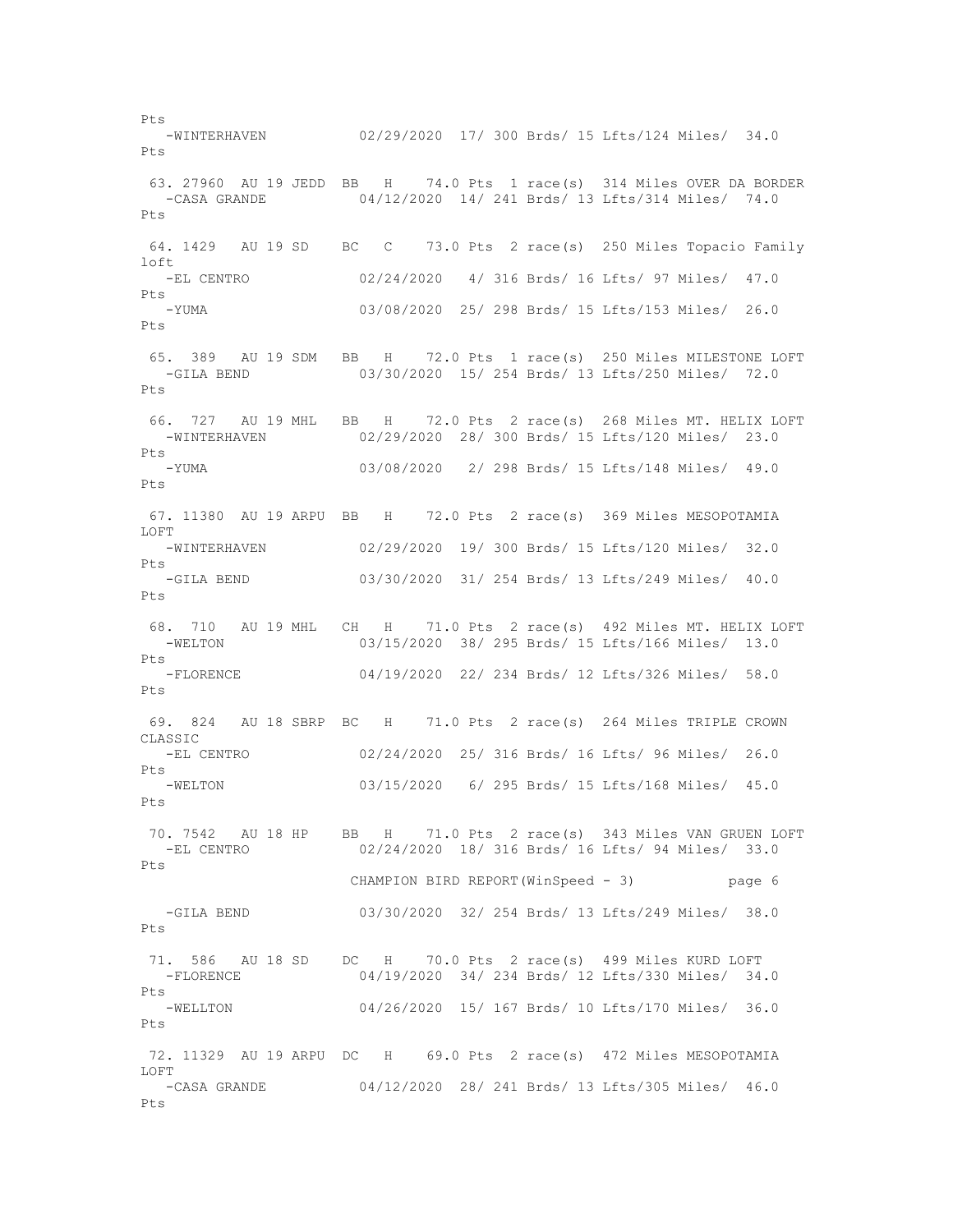-WELLTON 04/26/2020 28/ 167 Brds/ 10 Lfts/166 Miles/ 23.0 Pts 73. 11455 AU 19 ARPU BLSP C 69.0 Pts 2 race(s) 315 Miles MESOPOTAMIA LOFT -YUMA 03/08/2020 4/ 298 Brds/ 15 Lfts/149 Miles/ 47.0 Pts -WELTON 03/15/2020 29/ 295 Brds/ 15 Lfts/166 Miles/ 22.0 Pts 74. 27998 AU 19 JEDD BB H 69.0 Pts 2 race(s) 495 Miles MILESTONE LOFT -FLORENCE 04/19/2020 35/ 234 Brds/ 12 Lfts/328 Miles/ 32.0 Pts -WELLTON 04/26/2020 14/ 167 Brds/ 10 Lfts/168 Miles/ 37.0 Pts 75. 1961 AU 19 VANG PENC H 68.0 Pts 2 race(s) 215 Miles VAN GRUEN LOFT -EL CENTRO 02/24/2020 14/ 316 Brds/ 16 Lfts/ 94 Miles/ 37.0 Pts<br>-WINTERHAVEN 02/29/2020 20/ 300 Brds/ 15 Lfts/121 Miles/ 31.0 Pts 76. 542 AU 19 SDM DCWF H 66.0 Pts 2 race(s) 269 Miles MESOPOTAMIA LOFT -WINTERHAVEN 02/29/2020 31/ 300 Brds/ 15 Lfts/120 Miles/ 20.0 Pts -YUMA 03/08/2020 5/ 298 Brds/ 15 Lfts/149 Miles/ 46.0  $P_{\text{t}}$ s 77. 233 AU 18 SDM GRIZ H 64.0 Pts 3 race(s) 624 Miles Topacio Family loft -WINTERHAVEN 02/29/2020 39/ 300 Brds/ 15 Lfts/124 Miles/ 12.0 Pts -WELTON 03/15/2020 15/ 295 Brds/ 15 Lfts/170 Miles/ 36.0 Pts<br>-FLORENCE 04/19/2020 43/ 234 Brds/ 12 Lfts/330 Miles/ 16.0 Pts 78. 570 AU 19 SD BC H 64.0 Pts 2 race(s) 319 Miles TRIPLE CROWN CLASSIC<br>-YUMA 03/08/2020 31/ 298 Brds/ 15 Lfts/151 Miles/ 20.0 Pts<br>-WELTON 03/15/2020 7/ 295 Brds/ 15 Lfts/168 Miles/ 44.0 Pts 79. 776 AU 19 SD DC C 64.0 Pts 1 race(s) 309 Miles Topacio Family loft -CASA GRANDE 04/12/2020 19/ 241 Brds/ 13 Lfts/309 Miles/ 64.0 Pts 80. 777 AU 19 SD DCSP H 64.0 Pts 1 race(s) 254 Miles PIGEON WORLD -GILA BEND 03/30/2020 19/ 254 Brds/ 13 Lfts/254 Miles/ 64.0 Pts 81. 27956 AU 19 JEDD BB C 64.0 Pts 2 race(s) 217 Miles MILESTONE LOFT -EL CENTRO 02/24/2020 28/ 316 Brds/ 16 Lfts/ 95 Miles/ 23.0 Pts -WINTERHAVEN 02/29/2020 10/ 300 Brds/ 15 Lfts/122 Miles/ 41.0 Pts 82. 735 AU 18 HICA BB H 62.0 Pts 1 race(s) 331 Miles PIGEON WORLD -FLORENCE 04/19/2020 20/ 234 Brds/ 12 Lfts/331 Miles/ 62.0 Pts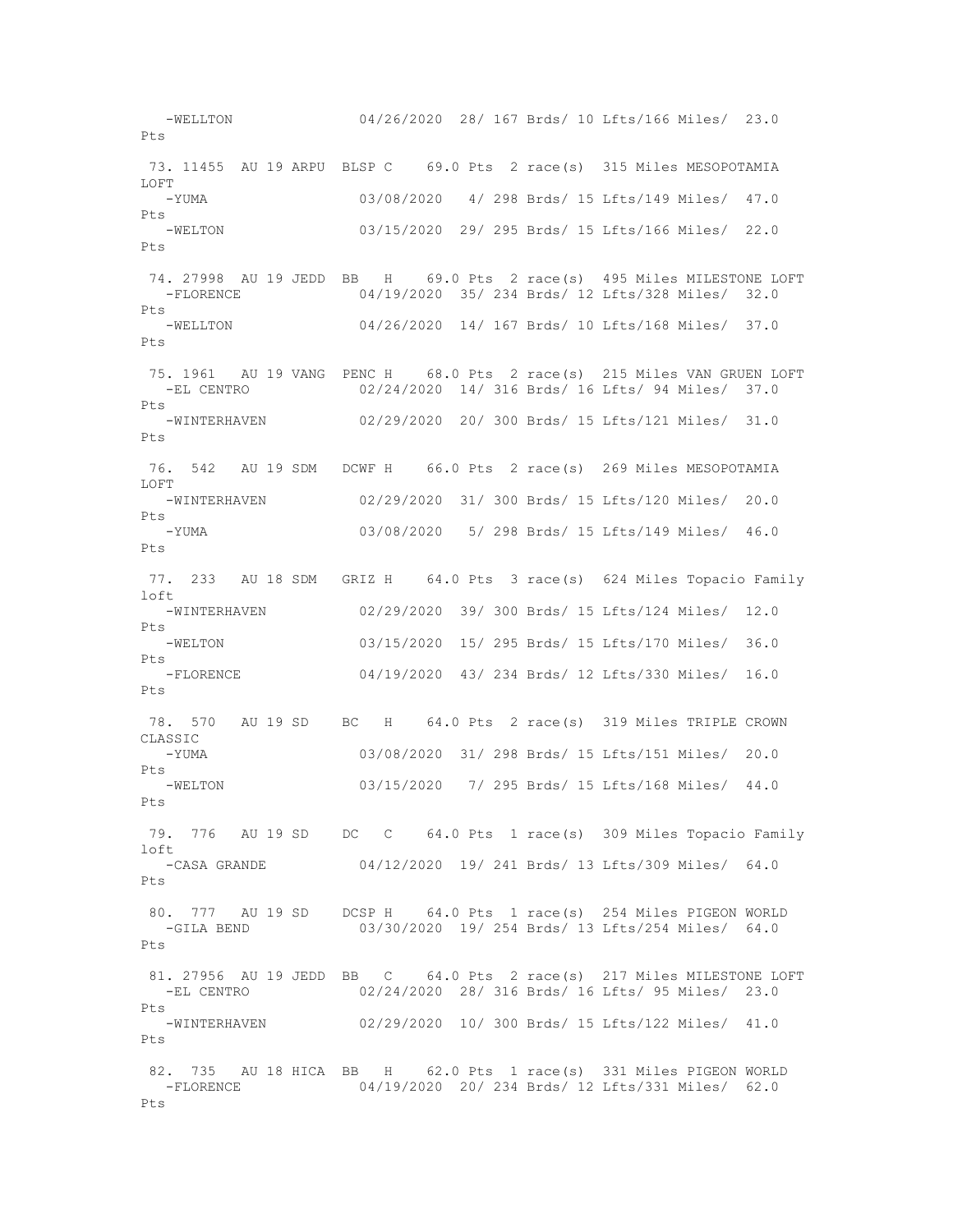83. 211 AU 17 SDM BB H 58.0 Pts 1 race(s) 309 Miles KURD LOFT -CASA GRANDE 04/12/2020 22/ 241 Brds/ 13 Lfts/309 Miles/ 58.0 Pts 84. 1448 AU 19 SD BB H 58.0 Pts 2 race(s) 323 Miles Topacio Family loft -YUMA 03/08/2020 18/ 298 Brds/ 15 Lfts/153 Miles/ 33.0 Pts -WELLTON 04/26/2020 26/ 167 Brds/ 10 Lfts/170 Miles/ 25.0 Pts 85. 11370 AU 19 ARPU BC H 56.0 Pts 1 race(s) 305 Miles MESOPOTAMIA LOFT<br>-CASA GRANDE 04/12/2020 23/ 241 Brds/ 13 Lfts/305 Miles/ 56.0 Pts 86. 27945 AU 19 JEDD BC H 56.0 Pts 1 race(s) 250 Miles MILESTONE LOFT -GILA BEND 03/30/2020 23/ 254 Brds/ 13 Lfts/250 Miles/ 56.0  $P_{\text{t}}$ s 87. 520 AU 19 SDM BC H 54.0 Pts 1 race(s) 326 Miles MT. HELIX LOFT -FLORENCE 04/19/2020 24/ 234 Brds/ 12 Lfts/326 Miles/ 54.0 Pts 88. 535 AU 19 SDM DC C 54.0 Pts 1 race(s) 305 Miles MESOPOTAMIA LOFT<br>-CASA GRANDE 04/12/2020 24/ 241 Brds/ 13 Lfts/305 Miles/ 54.0 Pts CHAMPION BIRD REPORT(WinSpeed - 3) page 7 89. 2015 AU 19 VANG GRIZ C 54.0 Pts 2 race(s) 555 Miles VAN GRUEN LOFT<br>03/30/2020 33/ 254 Brds/ 13 Lfts/249 Miles/ 36.0 03/30/2020 33/ 254 Brds/ 13 Lfts/249 Miles/ 36.0 Pts<br>-CASA GRANDE 04/12/2020 42/ 241 Brds/ 13 Lfts/306 Miles/ 18.0 Pts 90. 27927 AU 19 JEDD BB H 54.0 Pts 1 race(s) 250 Miles MILESTONE LOFT -GILA BEND 03/30/2020 24/ 254 Brds/ 13 Lfts/250 Miles/ 54.0 Pts 91. 464 AU 19 SDM BBSP H 52.0 Pts 2 race(s) 270 Miles VAN GRUEN LOFT -WINTERHAVEN 02/29/2020 22/ 300 Brds/ 15 Lfts/121 Miles/ 29.0 Pts -YUMA 03/08/2020 28/ 298 Brds/ 15 Lfts/149 Miles/ 23.0 Pts 92. 485 AU 19 SD BC H 52.0 Pts 1 race(s) 246 Miles B.S. LOFT II -GILA BEND 03/30/2020 25/ 254 Brds/ 13 Lfts/246 Miles/ 52.0 Pts 93. 1356 AU 18 SD BB H 52.0 Pts 2 race(s) 422 Miles KURD LOFT -GILA BEND 03/30/2020 39/ 254 Brds/ 13 Lfts/252 Miles/ 24.0 Pts -WELLTON 04/26/2020 23/ 167 Brds/ 10 Lfts/170 Miles/ 28.0 Pts 94. 2044 AU 19 VANG BBSP H 52.0 Pts 1 race(s) 327 Miles VAN GRUEN LOFT -FLORENCE 04/19/2020 25/ 234 Brds/ 12 Lfts/327 Miles/ 52.0 Pts 95. 27974 AU 19 JEDD DC H 52.0 Pts 1 race(s) 314 Miles OVER DA BORDER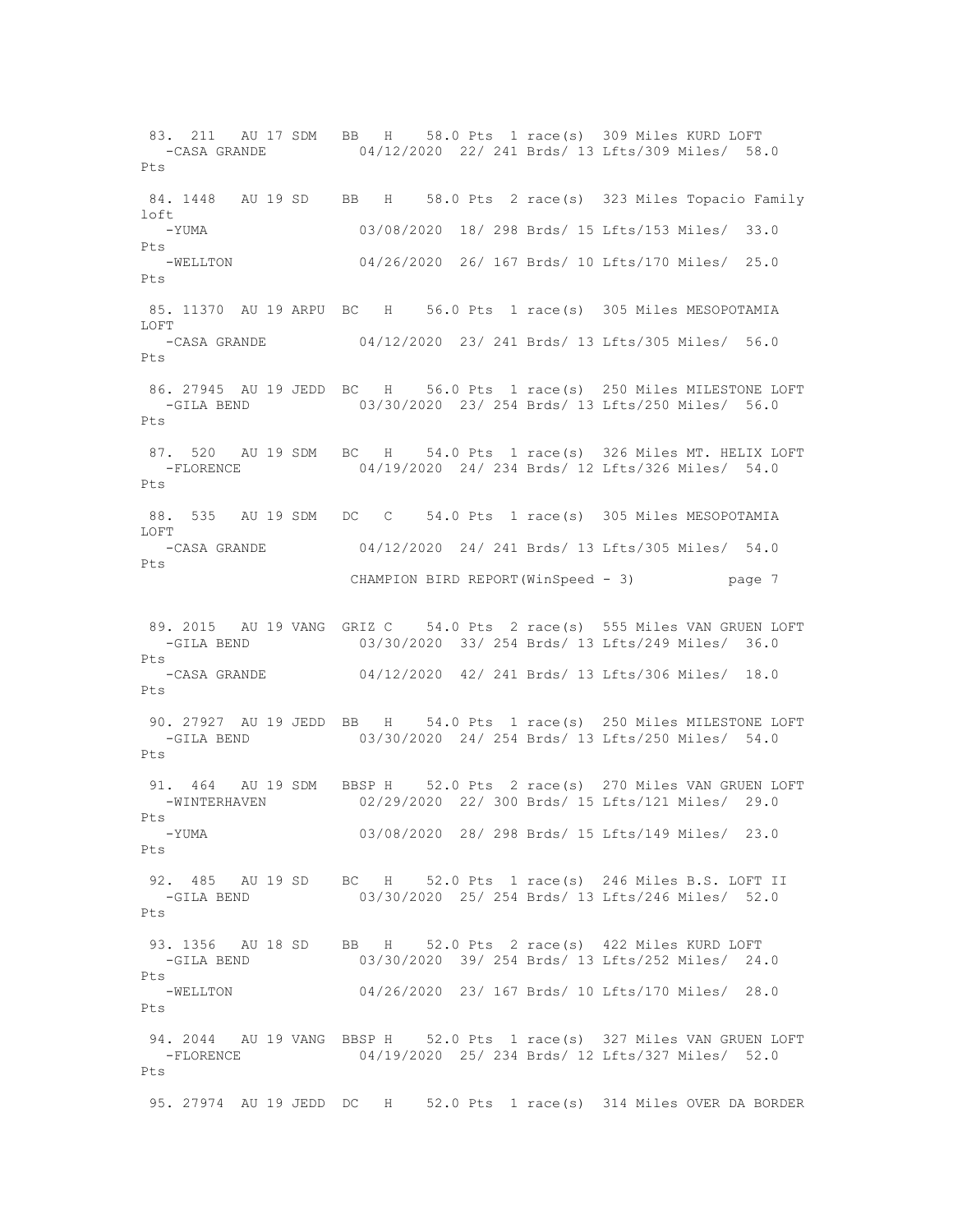-CASA GRANDE 04/12/2020 25/ 241 Brds/ 13 Lfts/314 Miles/ 52.0 Pts 96. 188 AU 19 SD BB H 50.0 Pts 1 race(s) 257 Miles TROLLEY TRACKS LOFT -GILA BEND 03/30/2020 26/ 254 Brds/ 13 Lfts/257 Miles/ 50.0 Pts 97. 775 AU 19 SD BB H 50.0 Pts 1 race(s) 126 Miles PIGEON WORLD -WINTERHAVEN 02/29/2020 1/ 300 Brds/ 15 Lfts/126 Miles/ 50.0 Pts 98. 943 AU 18 VG BBWF C 50.0 Pts 1 race(s) 166 Miles VAN GRUEN LOFT -WELTON 03/15/2020 1/ 295 Brds/ 15 Lfts/166 Miles/ 50.0 Pts 99. 11394 AU 19 ARPU DC C 50.0 Pts 1 race(s) 326 Miles MESOPOTAMIA LOFT -FLORENCE 04/19/2020 26/ 234 Brds/ 12 Lfts/326 Miles/ 50.0  $P_{\text{f}}$ s 100. 302 AU 19 SDM BB H 49.0 Pts 1 race(s) 172 Miles PIGEON WORLD -WELLTON 04/26/2020 2/ 167 Brds/ 10 Lfts/172 Miles/ 49.0 Pts 101. 469 AU 19 SDM BC H 49.0 Pts 1 race(s) 166 Miles VAN GRUEN LOFT -WELTON 03/15/2020 2/ 295 Brds/ 15 Lfts/166 Miles/ 49.0 Pts 102. 489 AU 19 SDM BBSP H 48.0 Pts 1 race(s) 166 Miles VAN GRUEN LOFT -WELTON 03/15/2020 3/ 295 Brds/ 15 Lfts/166 Miles/ 48.0 Pts 103. 719 AU 19 MHL BB H 48.0 Pts 1 race(s) 148 Miles MT. HELIX LOFT<br>-YIMA 03/08/2020 3/298 Brds/15 Lfts/148 Miles/ 48.0 03/08/2020 3/ 298 Brds/ 15 Lfts/148 Miles/ 48.0 Pts 104. 764 AU 19 SD BB H 48.0 Pts 1 race(s) 99 Miles PIGEON WORLD -EL CENTRO 02/24/2020 3/ 316 Brds/ 16 Lfts/ 99 Miles/ 48.0  $P_{\text{t}}$ s 105. 805 AU 19 MHL BC H 48.0 Pts 1 race(s) 248 Miles MT. HELIX LOFT<br>-GILA BEND 03/30/2020 27/ 254 Brds/ 13 Lfts/248 Miles/ 48.0 03/30/2020 27/ 254 Brds/ 13 Lfts/248 Miles/ 48.0  $P + g$ 106. 1452 AU 19 SD BB C 48.0 Pts 2 race(s) 250 Miles Topacio Family loft -EL CENTRO 02/24/2020 30/ 316 Brds/ 16 Lfts/ 97 Miles/ 21.0 Pts 03/08/2020 24/ 298 Brds/ 15 Lfts/153 Miles/ 27.0 Pts 107. 658 AU 18 MHL SLAT C 47.0 Pts 1 race(s) 166 Miles MT. HELIX LOFT -WELLTON 04/26/2020 4/ 167 Brds/ 10 Lfts/166 Miles/ 47.0  $P_{\text{t}}$ s 108. 758 AU 19 MHL BBSP C 46.0 Pts 1 race(s) 326 Miles MT. HELIX LOFT<br>-FLORENCE 04/19/2020 28/ 234 Brds/ 12 Lfts/326 Miles/ 46.0 04/19/2020 28/ 234 Brds/ 12 Lfts/326 Miles/ 46.0 Pts 109. 1459 AU 19 SD BBSP C 46.0 Pts 1 race(s) 97 Miles Topacio Family loft CHAMPION BIRD REPORT(WinSpeed - 3) page 8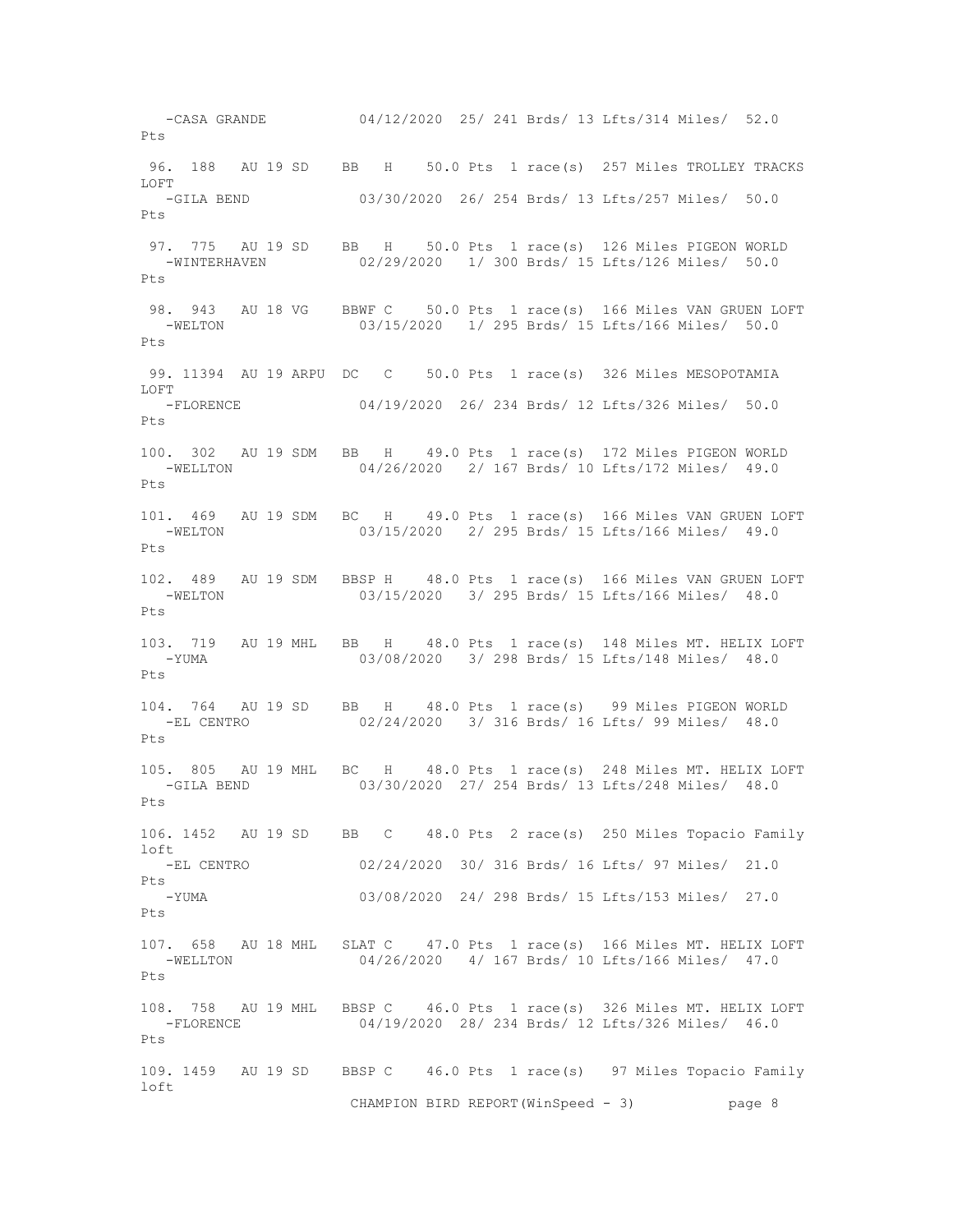-EL CENTRO 02/24/2020 5/ 316 Brds/ 16 Lfts/ 97 Miles/ 46.0  $P_{\text{f}}$ s 110. 27907 AU 19 JEDD BB H 46.0 Pts 3 race(s) 464 Miles SMIB LOFT -EL CENTRO 02/24/2020 36/ 316 Brds/ 16 Lfts/ 94 Miles/ 15.0 Pts -WINTERHAVEN 02/29/2020 46/ 300 Brds/ 15 Lfts/121 Miles/ 5.0 Pts -GILA BEND 03/30/2020 38/ 254 Brds/ 13 Lfts/249 Miles/ 26.0 Pts 111. 497 AU 17 MHL BB H 45.0 Pts 3 race(s) 640 Miles MT. HELIX LOFT -YUMA 03/08/2020 44/ 298 Brds/ 15 Lfts/148 Miles/ 7.0 Pts -FLORENCE 04/19/2020 45/ 234 Brds/ 12 Lfts/326 Miles/ 12.0 Pts -WELLTON 04/26/2020 25/ 167 Brds/ 10 Lfts/166 Miles/ 26.0 Pts 112. 11326 AU 19 ARPU DC C 45.0 Pts 1 race(s) 120 Miles MESOPOTAMIA LOFT -WINTERHAVEN 02/29/2020 6/ 300 Brds/ 15 Lfts/120 Miles/ 45.0 Pts 113. 1458 AU 19 SD BB C 45.0 Pts 1 race(s) 97 Miles Topacio Family loft<br>-EL CENTRO 02/24/2020 6/ 316 Brds/ 16 Lfts/ 97 Miles/ 45.0 Pts 114. 736 AU 19 SD BBWF H 44.0 Pts 1 race(s) 311 Miles PIGEON WORLD -CASA GRANDE 04/12/2020 29/ 241 Brds/ 13 Lfts/311 Miles/ 44.0 Pts 115. 11484 AU 19 ARPU RC C 44.0 Pts 1 race(s) 120 Miles MESOPOTAMIA LOFT<br>-WINTERHAVEN 02/29/2020 7/ 300 Brds/ 15 Lfts/120 Miles/ 44.0 Pts 116. 27929 AU 19 JEDD BB H 44.0 Pts 1 race(s) 250 Miles MILESTONE LOFT -GILA BEND 03/30/2020 29/ 254 Brds/ 13 Lfts/250 Miles/ 44.0 Pts 117. 789 AU 19 MHL BBSP C 42.0 Pts 1 race(s) 248 Miles MT. HELIX LOFT -GILA BEND 03/30/2020 30/ 254 Brds/ 13 Lfts/248 Miles/ 42.0 Pts 118. 11462 AU 19 ARPU BLK H 42.0 Pts 1 race(s) 331 Miles PIGEON WORLD -FLORENCE 04/19/2020 30/ 234 Brds/ 12 Lfts/331 Miles/ 42.0  $P_{\text{max}}$ 119. 1503 AU 18 SD DC H 42.0 Pts 1 race(s) 170 Miles KURD LOFT -WELLTON 04/26/2020 9/ 167 Brds/ 10 Lfts/170 Miles/ 42.0 Pts 120. 27931 AU 19 JEDD BBWF H 42.0 Pts 1 race(s) 307 Miles MILESTONE LOFT -CASA GRANDE 04/12/2020 30/ 241 Brds/ 13 Lfts/307 Miles/ 42.0 Pts 121. 598 AU 17 SD BB H 41.0 Pts 2 race(s) 322 Miles KURD LOFT -YUMA 03/08/2020 27/ 298 Brds/ 15 Lfts/152 Miles/ 24.0 Pts -WELTON 03/15/2020 34/ 295 Brds/ 15 Lfts/170 Miles/ 17.0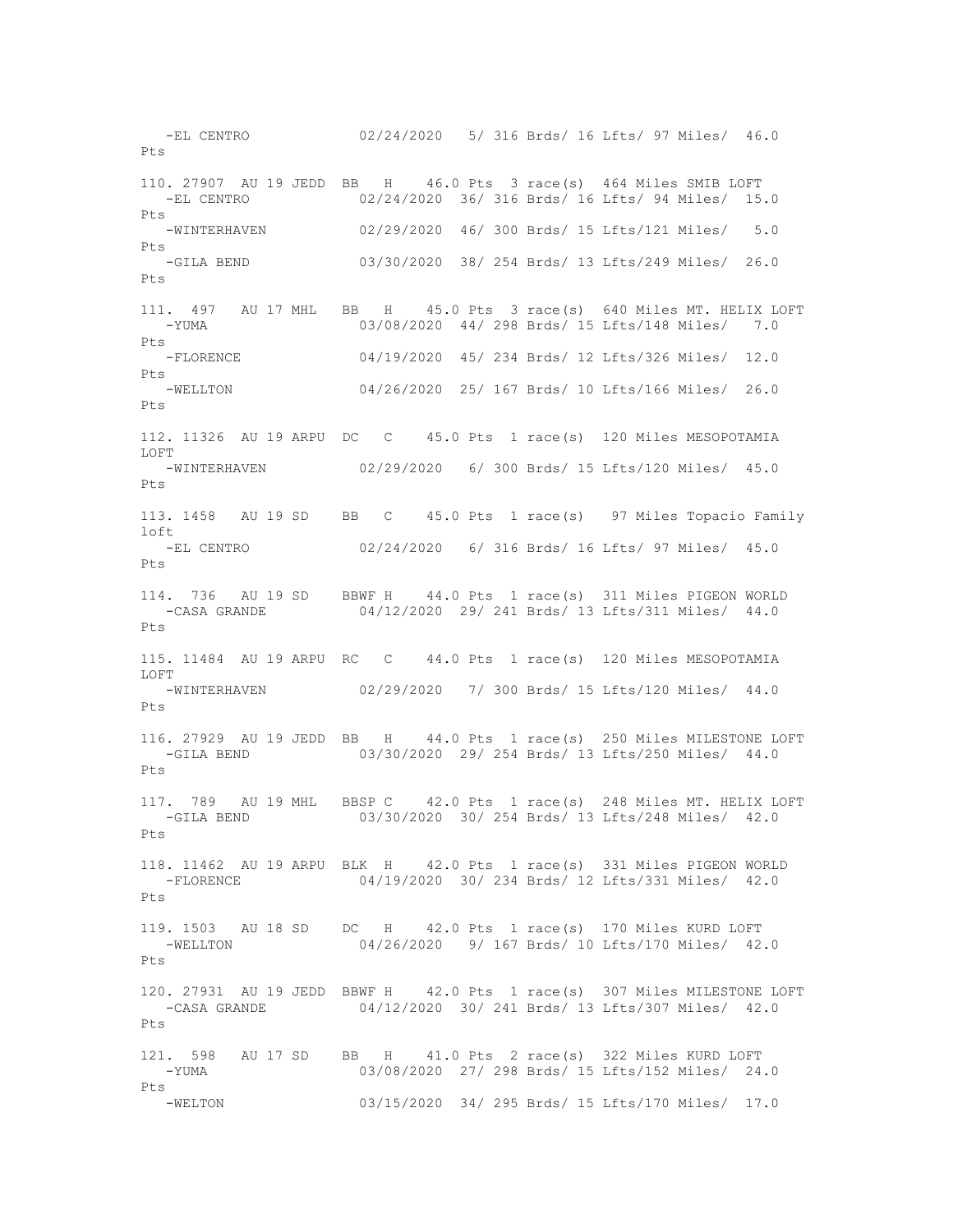122. 714 AU 19 SD BB C 41.0 Pts 1 race(s) 154 Miles PIGEON WORLD -YUMA 03/08/2020 10/ 298 Brds/ 15 Lfts/154 Miles/ 41.0 Pts 123. 718 AU 19 MHL BC H 41.0 Pts 2 race(s) 259 Miles MT. HELIX LOFT -EL CENTRO 02/24/2020 37/ 316 Brds/ 16 Lfts/ 93 Miles/ 14.0 Pts -WELTON 03/15/2020 24/ 295 Brds/ 15 Lfts/166 Miles/ 27.0 Pts 124. 17 AU 19 SD BB H 40.0 Pts 1 race(s) 170 Miles KURD LOFT<br>-WELLTON 04/26/2020 11/167 Brds/10 Lfts/170 Miles/ 40. 04/26/2020 11/ 167 Brds/ 10 Lfts/170 Miles/ 40.0 Pts 125. 562 AU 19 SDM SIL H 40.0 Pts 1 race(s) 331 Miles PIGEON WORLD -FLORENCE 04/19/2020 31/ 234 Brds/ 12 Lfts/331 Miles/ 40.0 Pts 126. 11495 AU 19 ARPU BB H 40.0 Pts 1 race(s) 120 Miles MESOPOTAMIA LOFT -WINTERHAVEN 02/29/2020 11/ 300 Brds/ 15 Lfts/120 Miles/ 40.0 Pts 127. 174 AU 18 SDM BC H 39.0 Pts 1 race(s) 154 Miles PIGEON WORLD -YUMA 03/08/2020 12/ 298 Brds/ 15 Lfts/154 Miles/ 39.0  $P+s$ 128. 213 AU 18 SD BB H 39.0 Pts 1 race(s) 169 Miles RED STAR LOFT -WELTON 03/15/2020 12/ 295 Brds/ 15 Lfts/169 Miles/ 39.0 Pts 129. 116 AU 19 SD BB C 38.0 Pts 1 race(s) 309 Miles Topacio Family loft CHAMPION BIRD REPORT(WinSpeed - 3) page 9 -CASA GRANDE 04/12/2020 32/ 241 Brds/ 13 Lfts/309 Miles/ 38.0 Pts 130. 310 AU 19 SDM DC H 38.0 Pts 3 race(s) 479 Miles PIGEON WORLD -EL CENTRO 02/24/2020 48/ 316 Brds/ 16 Lfts/ 99 Miles/ 3.0 Pts -WINTERHAVEN 02/29/2020 32/ 300 Brds/ 15 Lfts/126 Miles/ 19.0 Pts -GILA BEND 03/30/2020 43/ 254 Brds/ 13 Lfts/254 Miles/ 16.0 Pts 131. 338 AU 19 SDM BC H 38.0 Pts 1 race(s) 331 Miles PIGEON WORLD -FLORENCE 04/19/2020 32/ 234 Brds/ 12 Lfts/331 Miles/ 38.0  $P + g$ 132. 701 AU 19 HICA BC C 38.0 Pts 1 race(s) 154 Miles PIGEON WORLD -YUMA 03/08/2020 13/ 298 Brds/ 15 Lfts/154 Miles/ 38.0  $P_{\text{t}}$ s 133. 847 AU 19 HICA DC H 37.0 Pts 2 race(s) 225 Miles PIGEON WORLD -EL CENTRO 02/24/2020 47/ 316 Brds/ 16 Lfts/ 99 Miles/ 4.0 Pts -WINTERHAVEN 02/29/2020 18/ 300 Brds/ 15 Lfts/126 Miles/ 33.0 Pts 134. 11454 AU 19 ARPU BBWF H 37.0 Pts 1 race(s) 149 Miles MESOPOTAMIA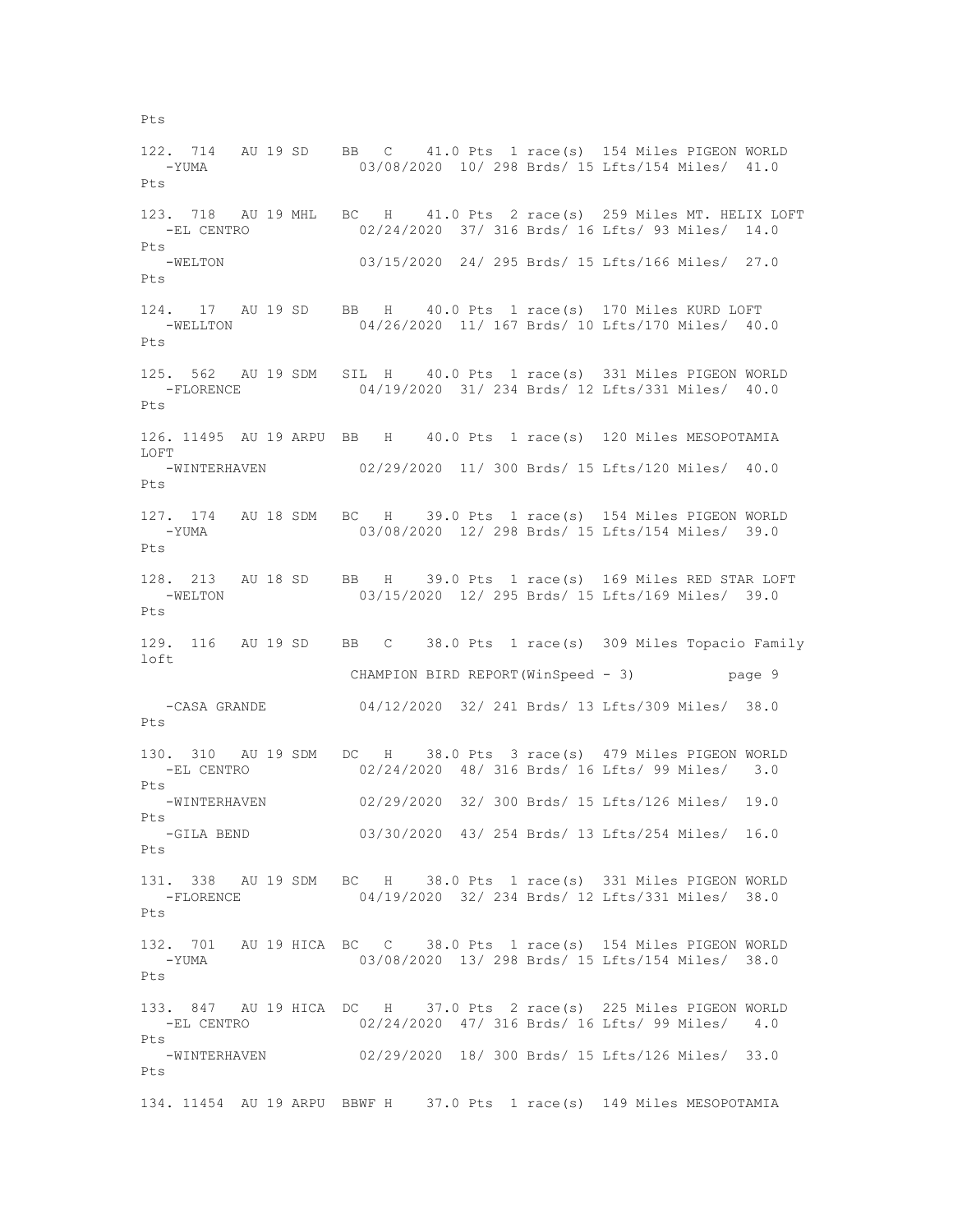-YUMA 03/08/2020 14/ 298 Brds/ 15 Lfts/149 Miles/ 37.0 Pts 135. 590 AU 19 SDM BCWF C 36.0 Pts 1 race(s) 94 Miles VAN GRUEN LOFT<br>-EL CENTRO 02/24/2020 15/316 Brds/16 Lfts/94 Miles/36.0 02/24/2020 15/ 316 Brds/ 16 Lfts/ 94 Miles/ 36.0 Pts 136. 1424 AU 19 SD BB C 36.0 Pts 2 race(s) 250 Miles Topacio Family  $ln$  -EL CENTRO 02/24/2020 29/ 316 Brds/ 16 Lfts/ 97 Miles/ 22.0 Pts -YUMA 03/08/2020 37/ 298 Brds/ 15 Lfts/153 Miles/ 14.0 Pts 137. 1438 AU 19 SD BBWF C 36.0 Pts 1 race(s) 330 Miles Topacio Family loft -FLORENCE 04/19/2020 33/ 234 Brds/ 12 Lfts/330 Miles/ 36.0 Pts 138. 1811 AU 17 VG BB C 36.0 Pts 1 race(s) 306 Miles VAN GRUEN LOFT<br>-CASA GRANDE 04/12/2020 33/ 241 Brds/ 13 Lfts/306 Miles/ 36.0 04/12/2020 33/ 241 Brds/ 13 Lfts/306 Miles/ 36.0  $P_{\text{f}}$ s 139. 1938 AU 19 VANG BC C 35.0 Pts 1 race(s) 94 Miles VAN GRUEN LOFT -EL CENTRO 02/24/2020 16/ 316 Brds/ 16 Lfts/ 94 Miles/ 35.0 Pts 140. 84521 AU 18 ARPU BLK H 35.0 Pts 1 race(s) 174 Miles TROLLEY TRACKS LOFT -WELTON 03/15/2020 16/ 295 Brds/ 15 Lfts/174 Miles/ 35.0 Pts 141. 203 AU 17 SDM BBSP H 34.0 Pts 2 race(s) 276 Miles KURD LOFT 02/29/2020 42/ 300 Brds/ 15 Lfts/124 Miles/ 9.0 Pts<br>-YUMA 03/08/2020 26/ 298 Brds/ 15 Lfts/152 Miles/ 25.0 Pts 142. 346 AU 19 SDM BB C 34.0 Pts 1 race(s) 152 Miles LULUS LOFT -YUMA 03/08/2020 17/ 298 Brds/ 15 Lfts/152 Miles/ 34.0 Pts 143. 726 AU 19 SD BB H 33.0 Pts 1 race(s) 172 Miles PIGEON WORLD<br>-WELLTON 04/26/2020 18/167 Brds/10 Lfts/172 Miles/ 33.0 04/26/2020 18/ 167 Brds/ 10 Lfts/172 Miles/ 33.0 Pts 144. 863 AU 18 VG BBSP H 32.0 Pts 1 race(s) 166 Miles VAN GRUEN LOFT -WELLTON 04/26/2020 19/ 167 Brds/ 10 Lfts/166 Miles/ 32.0  $P+s$ 145. 52008 AU 19 AA BB H 32.0 Pts 1 race(s) 150 Miles MILESTONE LOFT -YUMA 03/08/2020 19/ 298 Brds/ 15 Lfts/150 Miles/ 32.0 Pts 146. 201 AU 19 SD BB H 31.0 Pts 2 race(s) 318 Miles MILESTONE LOFT -YUMA 03/08/2020 47/ 298 Brds/ 15 Lfts/150 Miles/ 4.0 Pts -WELLTON 04/26/2020 24/ 167 Brds/ 10 Lfts/168 Miles/ 27.0 Pts 147. 450 AU 19 SDM BC H 31.0 Pts 1 race(s) 169 Miles LULUS LOFT 03/15/2020 20/ 295 Brds/ 15 Lfts/169 Miles/ 31.0

LOFT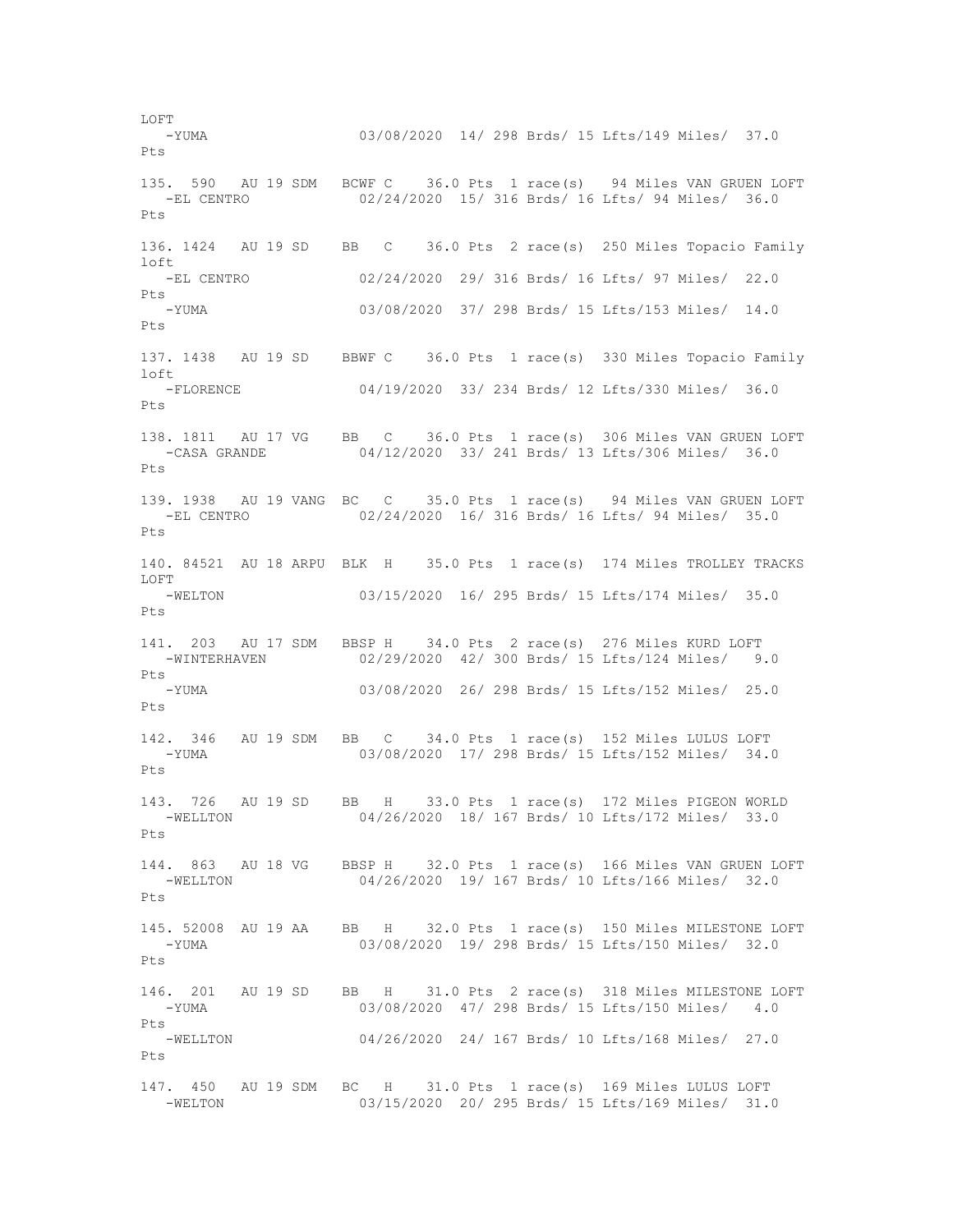148. 331 AU 19 SDM BB H 30.0 Pts 1 race(s) 172 Miles PIGEON WORLD -WELLTON 04/26/2020 21/ 167 Brds/ 10 Lfts/172 Miles/ 30.0 Pts 149. 419 AU 19 LFO BC C 30.0 Pts 1 race(s) 96 Miles TRIPLE CROWN CLASSIC CHAMPION BIRD REPORT(WinSpeed - 3) page 10 -EL CENTRO 02/24/2020 21/ 316 Brds/ 16 Lfts/ 96 Miles/ 30.0 Pts 150. 436 AU 19 SDM BC H 30.0 Pts 1 race(s) 169 Miles LULUS LOFT -WELTON 03/15/2020 21/ 295 Brds/ 15 Lfts/169 Miles/ 30.0 Pts 151. 596 AU 19 SD BB H 30.0 Pts 1 race(s) 257 Miles TROLLEY TRACKS LOFT<br>-GILA BEND 03/30/2020 36/ 254 Brds/ 13 Lfts/257 Miles/ 30.0 Pts 152. 782 AU 19 SD BB H 30.0 Pts 1 race(s) 311 Miles PIGEON WORLD -CASA GRANDE 04/12/2020 36/ 241 Brds/ 13 Lfts/311 Miles/ 30.0 Pts 153. 27919 AU 19 JEDD BB H 30.0 Pts 1 race(s) 328 Miles MILESTONE LOFT -FLORENCE 04/19/2020 36/ 234 Brds/ 12 Lfts/328 Miles/ 30.0 Pts 154. 207 AU 18 SDM BB C 29.0 Pts 1 race(s) 166 Miles MT. HELIX LOFT -WELTON 03/15/2020 22/ 295 Brds/ 15 Lfts/166 Miles/ 29.0 Pts 155. 474 AU 19 SDM BC C 29.0 Pts 1 race(s) 94 Miles VAN GRUEN LOFT 02/24/2020 22/ 316 Brds/ 16 Lfts/ 94 Miles/ 29.0 Pts 156. 539 AU 19 SD BB H 28.0 Pts 2 race(s) 403 Miles TRIPLE CROWN CLASSIC -EL CENTRO 02/24/2020 39/ 316 Brds/ 16 Lfts/ 96 Miles/ 12.0 Pts<br>-CASA GRANDE 04/12/2020 43/ 241 Brds/ 13 Lfts/308 Miles/ 16.0 Pts 157. 552 AU 19 SDM BB H 28.0 Pts 1 race(s) 257 Miles TROLLEY TRACKS LOFT -GILA BEND 03/30/2020 37/ 254 Brds/ 13 Lfts/257 Miles/ 28.0 Pts 158. 831 AU 19 MHL BB H 28.0 Pts 1 race(s) 93 Miles MT. HELIX LOFT -EL CENTRO 02/24/2020 23/ 316 Brds/ 16 Lfts/ 93 Miles/ 28.0 Pts 159. 2017 AU 19 VANG SILS C 28.0 Pts 1 race(s) 306 Miles VAN GRUEN LOFT -CASA GRANDE 04/12/2020 37/ 241 Brds/ 13 Lfts/306 Miles/ 28.0 Pts 160. 86 AU 19 VITA BB C 27.0 Pts 2 race(s) 246 Miles TRIPLE CROWN CLASSIC -EL CENTRO 02/24/2020 33/ 316 Brds/ 16 Lfts/ 96 Miles/ 18.0 Pts -YUMA 03/08/2020 42/ 298 Brds/ 15 Lfts/151 Miles/ 9.0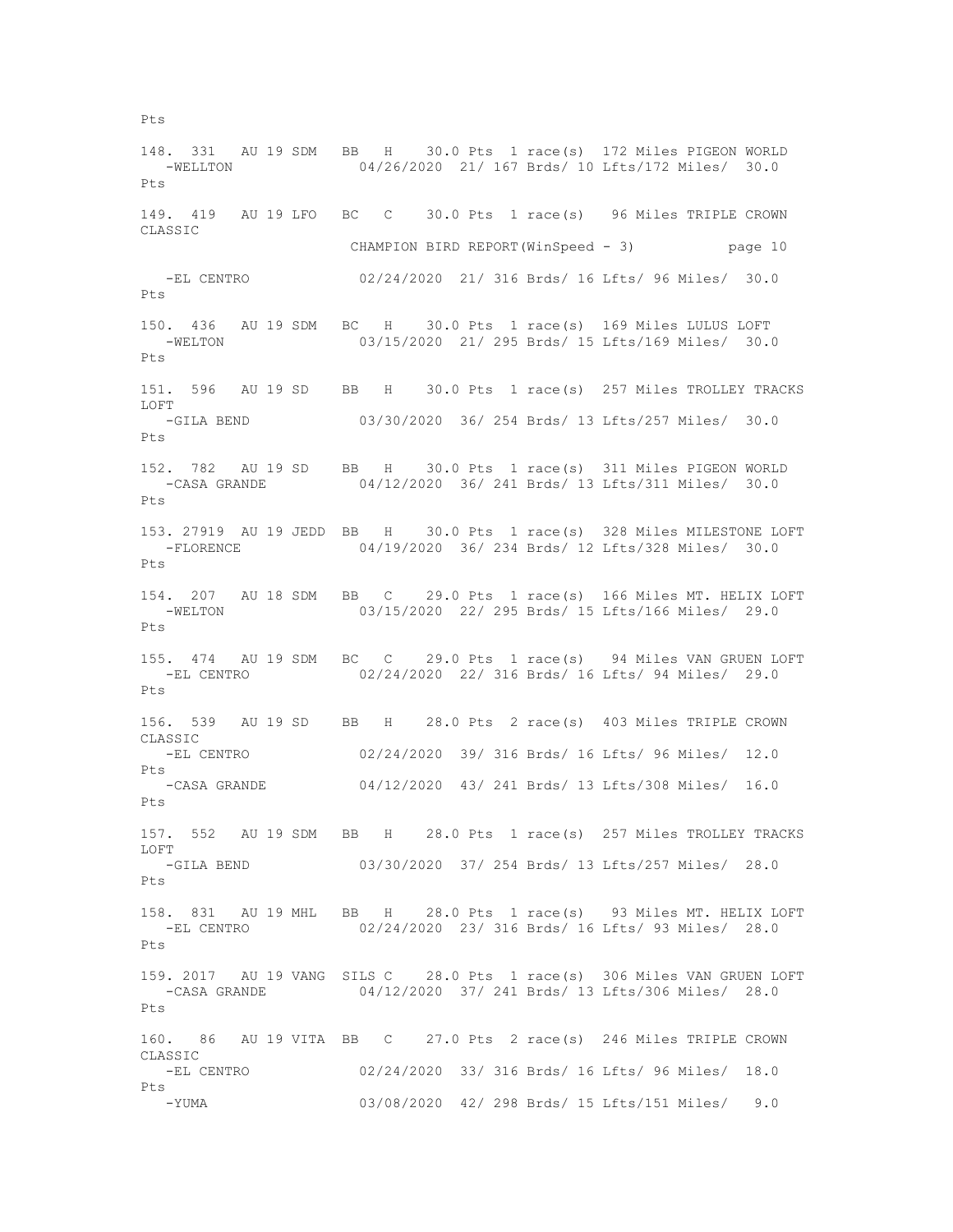161. 885 AU 19 MHL BB H 27.0 Pts 1 race(s) 93 Miles MT. HELIX LOFT -EL CENTRO 02/24/2020 24/ 316 Brds/ 16 Lfts/ 93 Miles/ 27.0 Pts 162. 2008 AU 19 VANG BBSP C 27.0 Pts 1 race(s) 121 Miles VAN GRUEN LOFT -WINTERHAVEN 02/29/2020 24/ 300 Brds/ 15 Lfts/121 Miles/ 27.0 Pts 163. 573 AU 19 SDM BBWF H 26.0 Pts 1 race(s) 169 Miles LULUS LOFT -WELTON 03/15/2020 25/ 295 Brds/ 15 Lfts/169 Miles/ 26.0  $P_{\text{t}}$ s 164. 577 AU 18 MHL BB H 26.0 Pts 1 race(s) 305 Miles MT. HELIX LOFT -CASA GRANDE 04/12/2020 38/ 241 Brds/ 13 Lfts/305 Miles/ 26.0 Pts 165. 634 AU 18 MHL BBSP H 26.0 Pts 2 race(s) 631 Miles MT. HELIX LOFT<br>-CASA GRANDE 04/12/2020 48/241 Brds/13 Lfts/305 Miles/ 6.0 04/12/2020 48/ 241 Brds/ 13 Lfts/305 Miles/ 6.0 Pts -FLORENCE 04/19/2020 41/ 234 Brds/ 12 Lfts/326 Miles/ 20.0  $P_{\text{max}}$ 166. 2038 AU 19 VANG SIL C 26.0 Pts 1 race(s) 121 Miles VAN GRUEN LOFT -WINTERHAVEN 02/29/2020 25/ 300 Brds/ 15 Lfts/121 Miles/ 26.0 Pts 167. 367 AU 19 SDM BB C 25.0 Pts 1 race(s) 169 Miles LULUS LOFT -WELTON 03/15/2020 26/ 295 Brds/ 15 Lfts/169 Miles/ 25.0 Pts 168. 814 AU 19 HICA BB H 24.0 Pts 1 race(s) 311 Miles PIGEON WORLD -CASA GRANDE 04/12/2020 39/ 241 Brds/ 13 Lfts/311 Miles/ 24.0  $P_{\text{f}}$ s 169. 856 AU 19 HICA BC H 24.0 Pts 2 race(s) 271 Miles PIGEON WORLD -EL CENTRO 02/24/2020 49/ 316 Brds/ 16 Lfts/ 99 Miles/ 2.0 Pts -WELLTON 04/26/2020 29/ 167 Brds/ 10 Lfts/172 Miles/ 22.0 Pts CHAMPION BIRD REPORT(WinSpeed - 3) page 11 170. 883 AU 19 WEF BC H 24.0 Pts 1 race(s) 170 Miles Topacio Family loft -WELLTON 04/26/2020 27/ 167 Brds/ 10 Lfts/170 Miles/ 24.0 Pts 171. 1995 AU 19 PNA BBPN H 24.0 Pts 1 race(s) 169 Miles LULUS LOFT -WELTON 03/15/2020 27/ 295 Brds/ 15 Lfts/169 Miles/ 24.0 Pts 172. 845 AU 19 SD BB C 23.0 Pts 1 race(s) 169 Miles LULUS LOFT -WELTON 03/15/2020 28/ 295 Brds/ 15 Lfts/169 Miles/ 23.0 Pts 173. 21 AU 19 SD BBPD H 22.0 Pts 1 race(s) 309 Miles KURD LOFT -CASA GRANDE 04/12/2020 40/ 241 Brds/ 13 Lfts/309 Miles/ 22.0 Pts 174. 593 AU 19 SDM BB C 22.0 Pts 1 race(s) 248 Miles MT. HELIX LOFT<br>-GILA BEND 03/30/2020 40/ 254 Brds/ 13 Lfts/248 Miles/ 22.0 03/30/2020 40/ 254 Brds/ 13 Lfts/248 Miles/ 22.0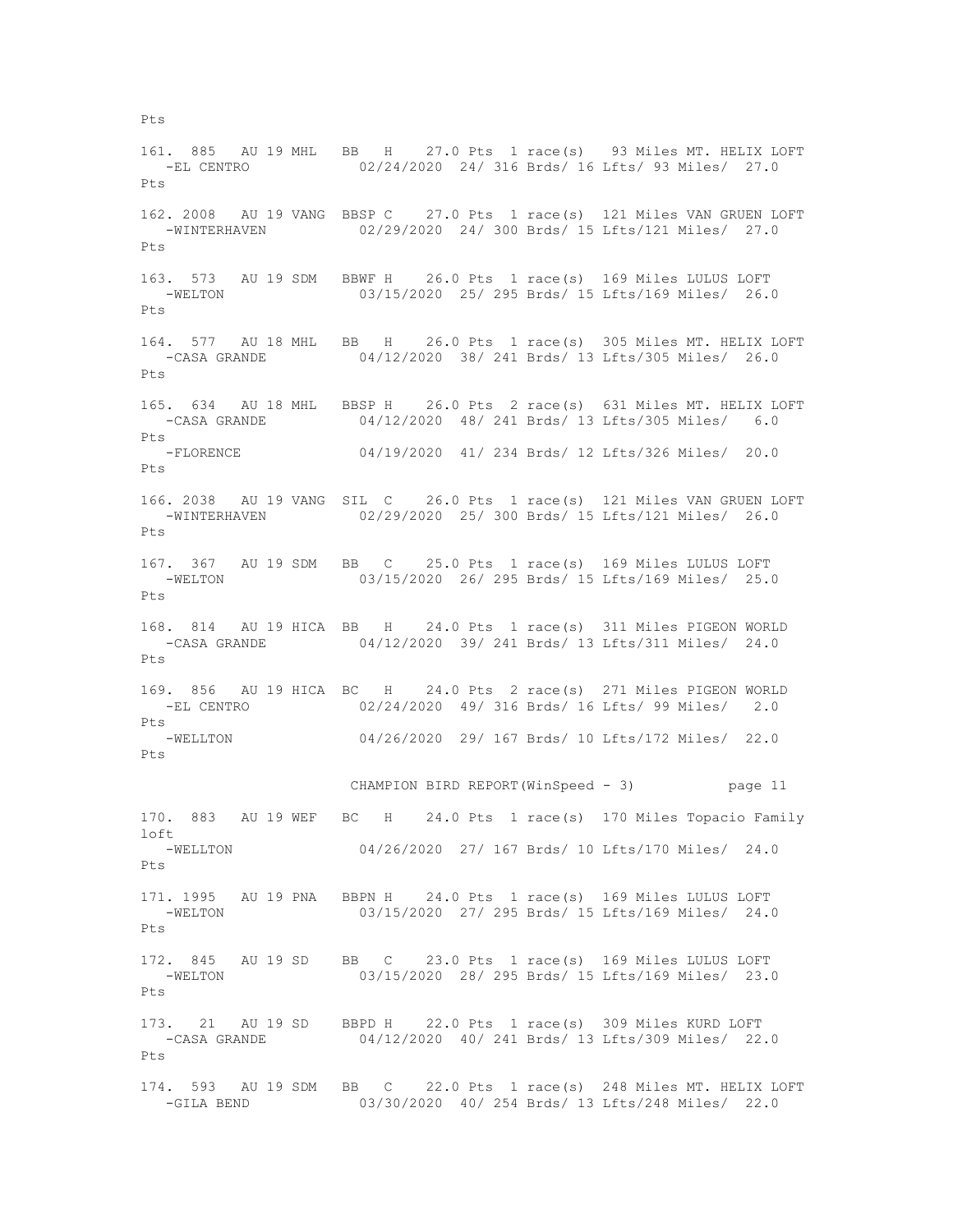175. 716 AU 19 HICA BB C 22.0 Pts 1 race(s) 126 Miles PIGEON WORLD -WINTERHAVEN 02/29/2020 29/ 300 Brds/ 15 Lfts/126 Miles/ 22.0 Pts 176. 1279 AU 18 SD BB H 22.0 Pts 1 race(s) 330 Miles KURD LOFT -FLORENCE 04/19/2020 40/ 234 Brds/ 12 Lfts/330 Miles/ 22.0 Pts 177. 47 AU 17 SDM BBWF H 21.0 Pts 1 race(s) 152 Miles KURD LOFT -YUMA 03/08/2020 30/ 298 Brds/ 15 Lfts/152 Miles/ 21.0  $P_{\text{t}}$ s 178. 546 AU 19 SD BB H 21.0 Pts 1 race(s) 174 Miles TROLLEY TRACKS LOFT -WELTON 03/15/2020 30/ 295 Brds/ 15 Lfts/174 Miles/ 21.0 Pts 179. 1235 AU 18 SD BB H 21.0 Pts 1 race(s) 170 Miles KURD LOFT<br>-WELLTON 04/26/2020 30/ 167 Brds/ 10 Lfts/170 Miles/ 21. 04/26/2020 30/ 167 Brds/ 10 Lfts/170 Miles/ 21.0 Pts 180. 503 AU 19 SDM PEN H 20.0 Pts 2 race(s) 492 Miles MT. HELIX LOFT -WELTON 03/15/2020 41/ 295 Brds/ 15 Lfts/166 Miles/ 10.0 Pts -FLORENCE 04/19/2020 46/ 234 Brds/ 12 Lfts/326 Miles/ 10.0 Pts 181. 553 AU 19 SDM BB H 20.0 Pts 1 race(s) 257 Miles TROLLEY TRACKS LOFT -GILA BEND 03/30/2020 41/ 254 Brds/ 13 Lfts/257 Miles/ 20.0 Pts 182. 11431 AU 19 ARPU BB H 20.0 Pts 1 race(s) 166 Miles MESOPOTAMIA LOFT -WELTON 03/15/2020 31/ 295 Brds/ 15 Lfts/166 Miles/ 20.0  $P_{\text{t}}$ s 183. 2011 AU 19 VANG RC H 20.0 Pts 1 race(s) 306 Miles VAN GRUEN LOFT -CASA GRANDE 04/12/2020 41/ 241 Brds/ 13 Lfts/306 Miles/ 20.0 Pts 184. 92 AU 18 MESO DC H 19.0 Pts 1 race(s) 93 Miles MESOPOTAMIA LOFT -EL CENTRO 02/24/2020 32/ 316 Brds/ 16 Lfts/ 93 Miles/ 19.0 Pts 185. 1465 AU 19 SD GRIZ H 19.0 Pts 1 race(s) 170 Miles Topacio Family  $1 \circ f$  -WELTON 03/15/2020 32/ 295 Brds/ 15 Lfts/170 Miles/ 19.0 Pts 186. 510 AU 19 SDM BB H 18.0 Pts 1 race(s) 166 Miles MT. HELIX LOFT -WELTON 03/15/2020 33/ 295 Brds/ 15 Lfts/166 Miles/ 18.0 Pts 187. 532 AU 18 SD BCWF C 18.0 Pts 1 race(s) 151 Miles TRIPLE CROWN CLASSIC -YUMA 03/08/2020 33/ 298 Brds/ 15 Lfts/151 Miles/ 18.0 Pts 188. 703 AU 19 SD BB H 18.0 Pts 1 race(s) 126 Miles PIGEON WORLD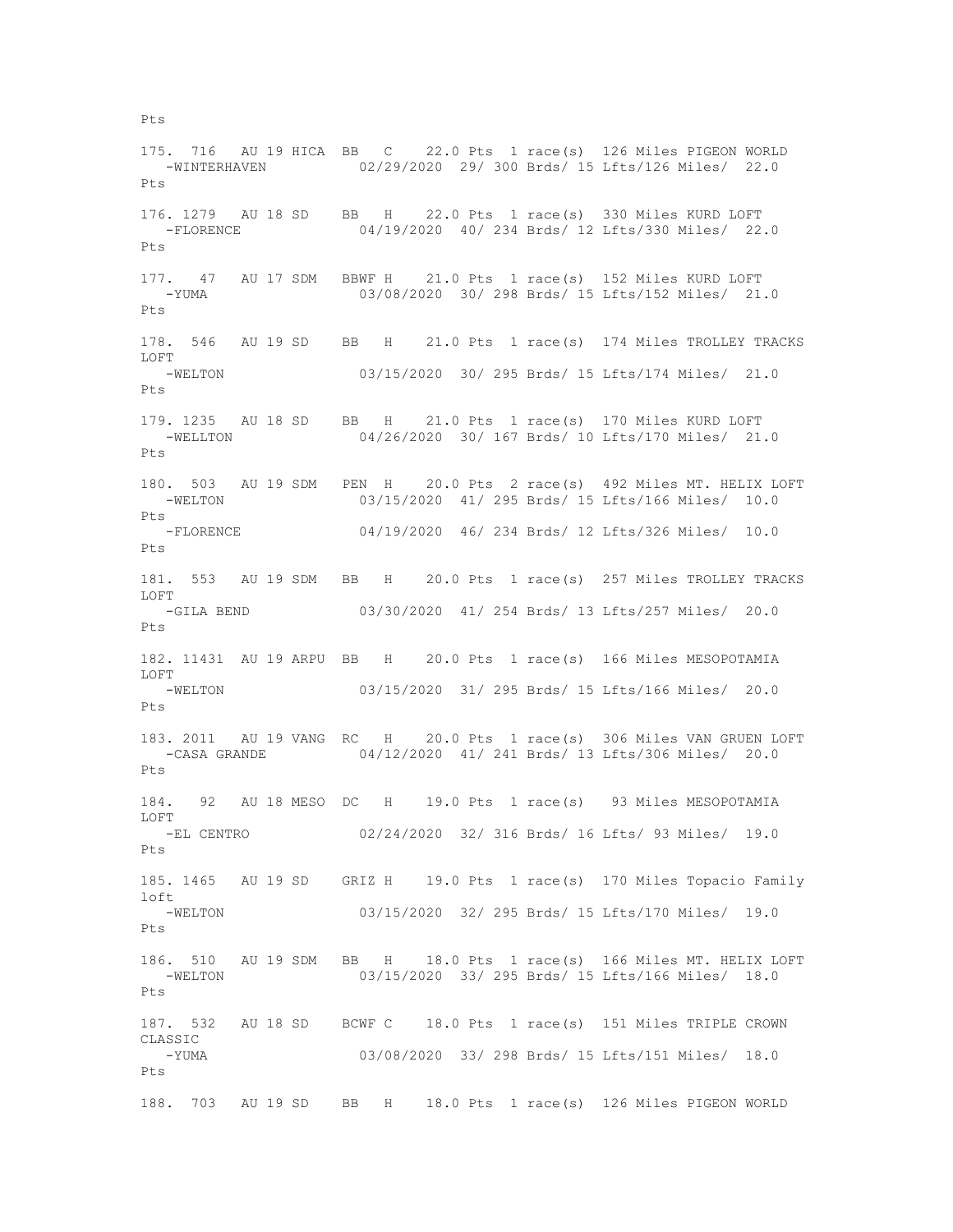-WINTERHAVEN 02/29/2020 33/ 300 Brds/ 15 Lfts/126 Miles/ 18.0 Pts 189. 2029 AU 19 VANG BBWF H 18.0 Pts 1 race(s) 166 Miles VAN GRUEN LOFT -WELLTON 04/26/2020 33/ 167 Brds/ 10 Lfts/166 Miles/ 18.0 Pts 190. 53 AU 18 SDM BC H 17.0 Pts 1 race(s) 93 Miles MT. HELIX LOFT 02/24/2020 34/ 316 Brds/ 16 Lfts/ 93 Miles/ 17.0 Pts 191. 543 AU 19 SDM BB C 16.0 Pts 1 race(s) 166 Miles MESOPOTAMIA LOFT -WELTON 03/15/2020 35/ 295 Brds/ 15 Lfts/166 Miles/ 16.0 Pts CHAMPION BIRD REPORT(WinSpeed - 3) page 12 192. 1907 AU 19 VANG RC C 16.0 Pts 1 race(s) 94 Miles VAN GRUEN LOFT<br>-EL CENTRO 02/24/2020 35/316 Brds/16 Lfts/94 Miles/16.0 02/24/2020 35/ 316 Brds/ 16 Lfts/ 94 Miles/ 16.0 Pts 193. 526 AU 17 SD BB H 15.0 Pts 1 race(s) 170 Miles KURD LOFT -WELTON 03/15/2020 36/ 295 Brds/ 15 Lfts/170 Miles/ 15.0 Pts 194. 891 AU 19 HICA BB C 15.0 Pts 1 race(s) 126 Miles PIGEON WORLD -WINTERHAVEN 02/29/2020 36/ 300 Brds/ 15 Lfts/126 Miles/ 15.0 Pts 195. 7541 AU 18 HP BB H 15.0 Pts 1 race(s) 149 Miles VAN GRUEN LOFT -YUMA 03/08/2020 36/ 298 Brds/ 15 Lfts/149 Miles/ 15.0 Pts 196. 339 AU 18 SD BBSP H 13.0 Pts 1 race(s) 153 Miles Topacio Family loft 03/08/2020 38/ 298 Brds/ 15 Lfts/153 Miles/ 13.0  $P_{\text{t}}$ s 197. 102273 AU 16 ARPU BB H 13.0 Pts 2 race(s) 322 Miles KURD LOFT -YUMA 03/08/2020 46/ 298 Brds/ 15 Lfts/152 Miles/ 5.0 Pts<br>-WELTON 03/15/2020 43/ 295 Brds/ 15 Lfts/170 Miles/ 8.0 Pts 198. 11417 AU 19 ARPU BB C 13.0 Pts 1 race(s) 120 Miles MESOPOTAMIA LOFT -WINTERHAVEN 02/29/2020 38/ 300 Brds/ 15 Lfts/120 Miles/ 13.0 Pts 199. 504 AU 19 SDM BB H 12.0 Pts 1 race(s) 166 Miles MT. HELIX LOFT -WELTON 03/15/2020 39/ 295 Brds/ 15 Lfts/166 Miles/ 12.0 Pts 200. 11451 AU 19 ARPU BC H 12.0 Pts 1 race(s) 249 Miles MESOPOTAMIA LOFT -GILA BEND 03/30/2020 45/ 254 Brds/ 13 Lfts/249 Miles/ 12.0 Pts 201. 817 AU 19 PAL BB H 11.0 Pts 1 race(s) 95 Miles MILESTONE LOFT -EL CENTRO 02/24/2020 40/ 316 Brds/ 16 Lfts/ 95 Miles/ 11.0 Pts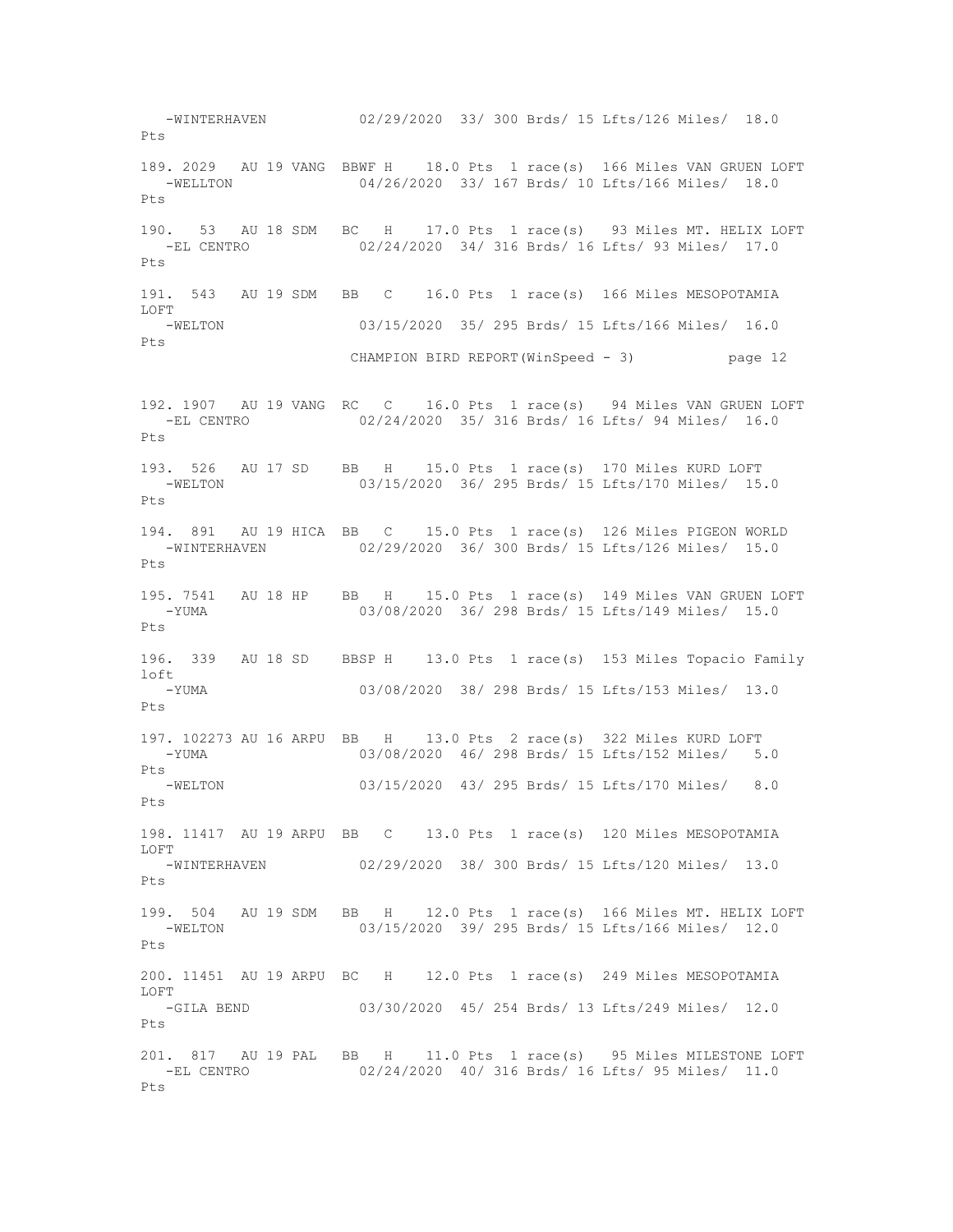202. 873 AU 19 MHL BB H 11.0 Pts 1 race(s) 120 Miles MT. HELIX LOFT -WINTERHAVEN 02/29/2020 40/ 300 Brds/ 15 Lfts/120 Miles/ 11.0  $P_{\text{max}}$ 203. 298 AU 16 MHL SIL H 10.0 Pts 1 race(s) 305 Miles MT. HELIX LOFT 04/12/2020 46/ 241 Brds/ 13 Lfts/305 Miles/ 10.0 Pts 204. 558 AU 18 SD BBWF C 10.0 Pts 1 race(s) 96 Miles TRIPLE CROWN CLASSIC -EL CENTRO 02/24/2020 41/ 316 Brds/ 16 Lfts/ 96 Miles/ 10.0 Pts 205. 598 AU 19 SDM BB H 10.0 Pts 2 race(s) 482 Miles PIGEON WORLD -WELTON 03/15/2020 45/ 295 Brds/ 15 Lfts/172 Miles/ 6.0 Pts -CASA GRANDE 04/12/2020 49/ 241 Brds/ 13 Lfts/311 Miles/ 4.0 Pts 206. 11391 AU 19 ARPU BB C 10.0 Pts 1 race(s) 249 Miles MESOPOTAMIA LOFT -GILA BEND 03/30/2020 46/ 254 Brds/ 13 Lfts/249 Miles/ 10.0  $P+s$ 207. 336 AU 19 SDM BBSP C 9.0 Pts 1 race(s) 99 Miles PIGEON WORLD -EL CENTRO 02/24/2020 42/ 316 Brds/ 16 Lfts/ 99 Miles/ 9.0 Pts 208. 884 AU 19 MHL BB H 9.0 Pts 1 race(s) 166 Miles MT. HELIX LOFT -WELTON 03/15/2020 42/ 295 Brds/ 15 Lfts/166 Miles/ 9.0 Pts 209. 244 AU 18 SD BLWF H 8.0 Pts 1 race(s) 252 Miles RED STAR LOFT -GILA BEND 03/30/2020 47/ 254 Brds/ 13 Lfts/252 Miles/ 8.0  $P_{\text{max}}$ 210. 445 AU 17 SD BB H 8.0 Pts 1 race(s) 124 Miles KURD LOFT -WINTERHAVEN 02/29/2020 43/ 300 Brds/ 15 Lfts/124 Miles/ 8.0 Pts 211. 573 AU 18 MHL BBSP H 8.0 Pts 1 race(s) 305 Miles MT. HELIX LOFT 04/12/2020 47/ 241 Brds/ 13 Lfts/305 Miles/ 8.0 Pts 212. 762 AU 19 SD BB H 8.0 Pts 1 race(s) 99 Miles PIGEON WORLD -EL CENTRO 02/24/2020 43/ 316 Brds/ 16 Lfts/ 99 Miles/ 8.0 Pts CHAMPION BIRD REPORT(WinSpeed - 3) page 13 213. 20 AU 19 SD BBSP H 7.0 Pts 1 race(s) 124 Miles KURD LOFT -WINTERHAVEN 02/29/2020 44/ 300 Brds/ 15 Lfts/124 Miles/ 7.0 Pts 214. 775 AU 18 HICA BC H 7.0 Pts 1 race(s) 99 Miles PIGEON WORLD -EL CENTRO 02/24/2020 44/ 316 Brds/ 16 Lfts/ 99 Miles/ 7.0  $P + g$ 215. 1627 AU 19 SD BCWF H 6.0 Pts 1 race(s) 252 Miles RED STAR LOFT 03/30/2020 48/ 254 Brds/ 13 Lfts/252 Miles/ 6.0 Pts 216. 27903 AU 19 JEDD BB H 6.0 Pts 1 race(s) 121 Miles SMIB LOFT